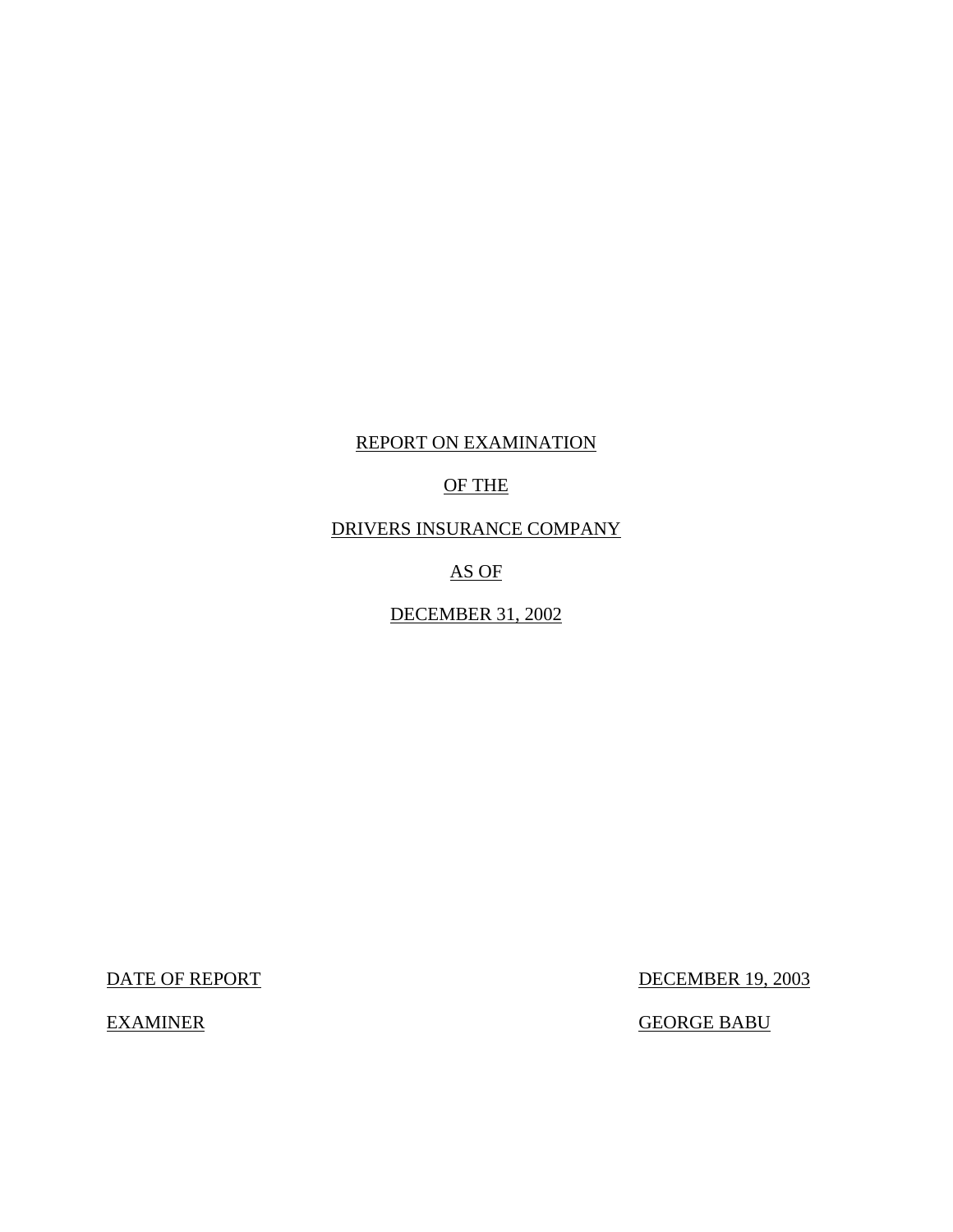## TABLE OF CONTENTS

## ITEM PAGE NO.

| 1. |              | Scope of examination                                                                                                                                                                                                           | $\overline{2}$                                       |
|----|--------------|--------------------------------------------------------------------------------------------------------------------------------------------------------------------------------------------------------------------------------|------------------------------------------------------|
| 2. |              | <b>Description of Company</b>                                                                                                                                                                                                  | 3                                                    |
|    | F.           | A. Management<br>B. Territory and Plan of Operation<br>C. Reinsurance<br>D. Holding Company System<br>E. Abandoned Property Law<br><b>Significant Operating Ratios</b><br>G. Disaster Recovery Plan<br>H. Accounts and Records | 3<br>5<br>6<br>$\overline{7}$<br>9<br>10<br>10<br>11 |
| 3. |              | <b>Financial statements</b>                                                                                                                                                                                                    | 13                                                   |
|    | $\mathsf{A}$ | <b>Balance Sheet</b><br>B. Underwriting and investment exhibit<br>C. Capital and surplus account                                                                                                                               | 13<br>15<br>16                                       |
| 4. |              | Losses and loss adjustment expenses                                                                                                                                                                                            | 17                                                   |
| 5. |              | Market conduct activities                                                                                                                                                                                                      | 18                                                   |
| 6. |              | Compliance with prior report on examination                                                                                                                                                                                    | 19                                                   |
| 7. |              | Summary of comments and recommendations                                                                                                                                                                                        | 21                                                   |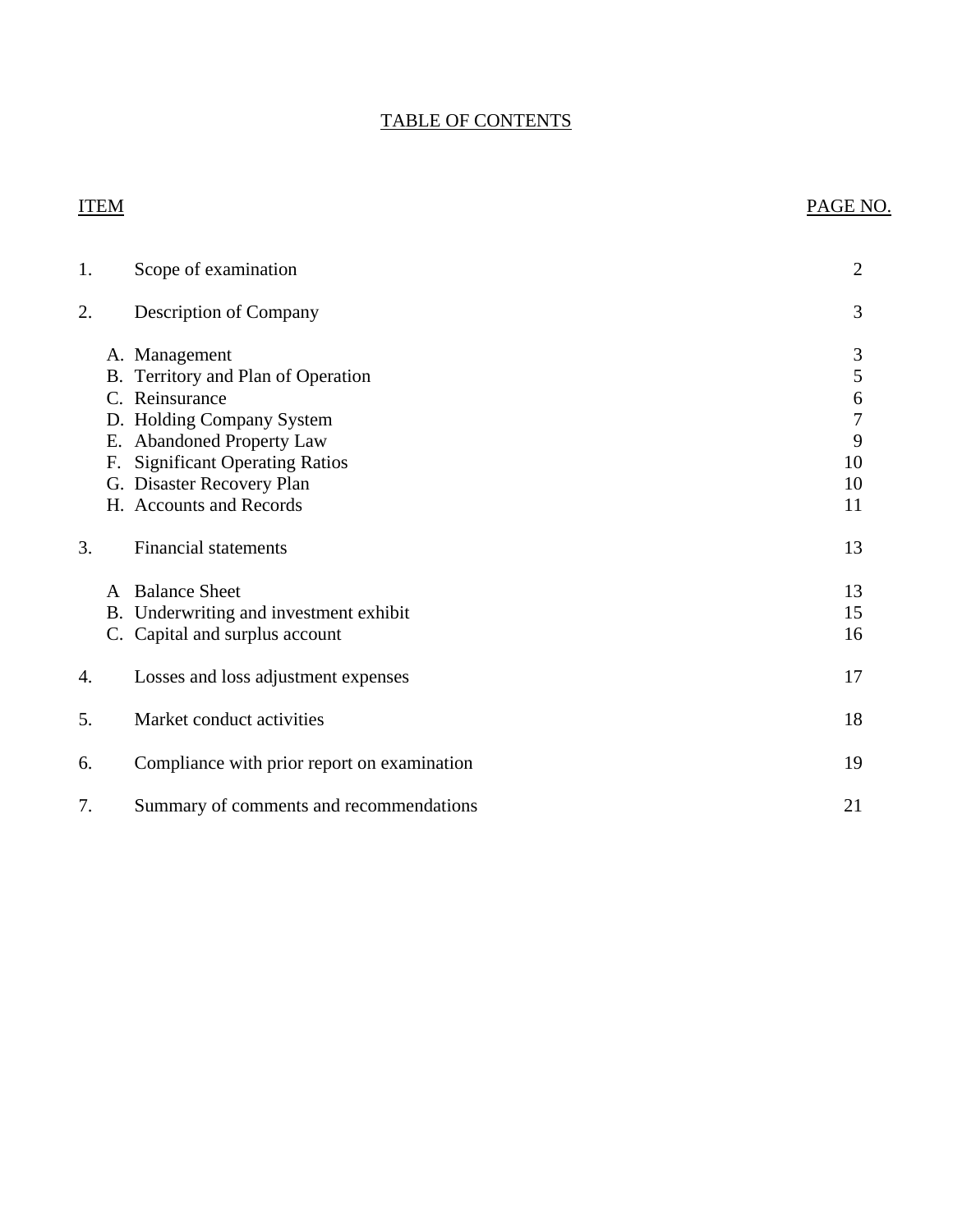

## STATE OF NEW YORK INSURANCE DEPARTMENT 25 BEAVER STREET NEW YORK, NEW YORK 10004

December 19, 2003

Honorable Gregory V. Serio Superintendent of Insurance Albany, New York 12257

Sir:

Pursuant to the requirements of the New York Insurance Law, and in compliance with the instructions contained in Appointment Number 22049 dated April 29, 2003 attached hereto, I have made an examination into the condition and affairs of Drivers Insurance Company as of December 31, 2002, and submit the following report thereon.

The examination was conducted at the Company's administrative offices located at 575 Jericho Turnpike, Jericho, New York 11753.

Wherever the designations "the Company" or "Drivers" appears herein without qualification, they should be understood to indicate Drivers Insurance Company.

Wherever the term "Department" appears herein without qualification, it should be understood to mean the New York Insurance Department.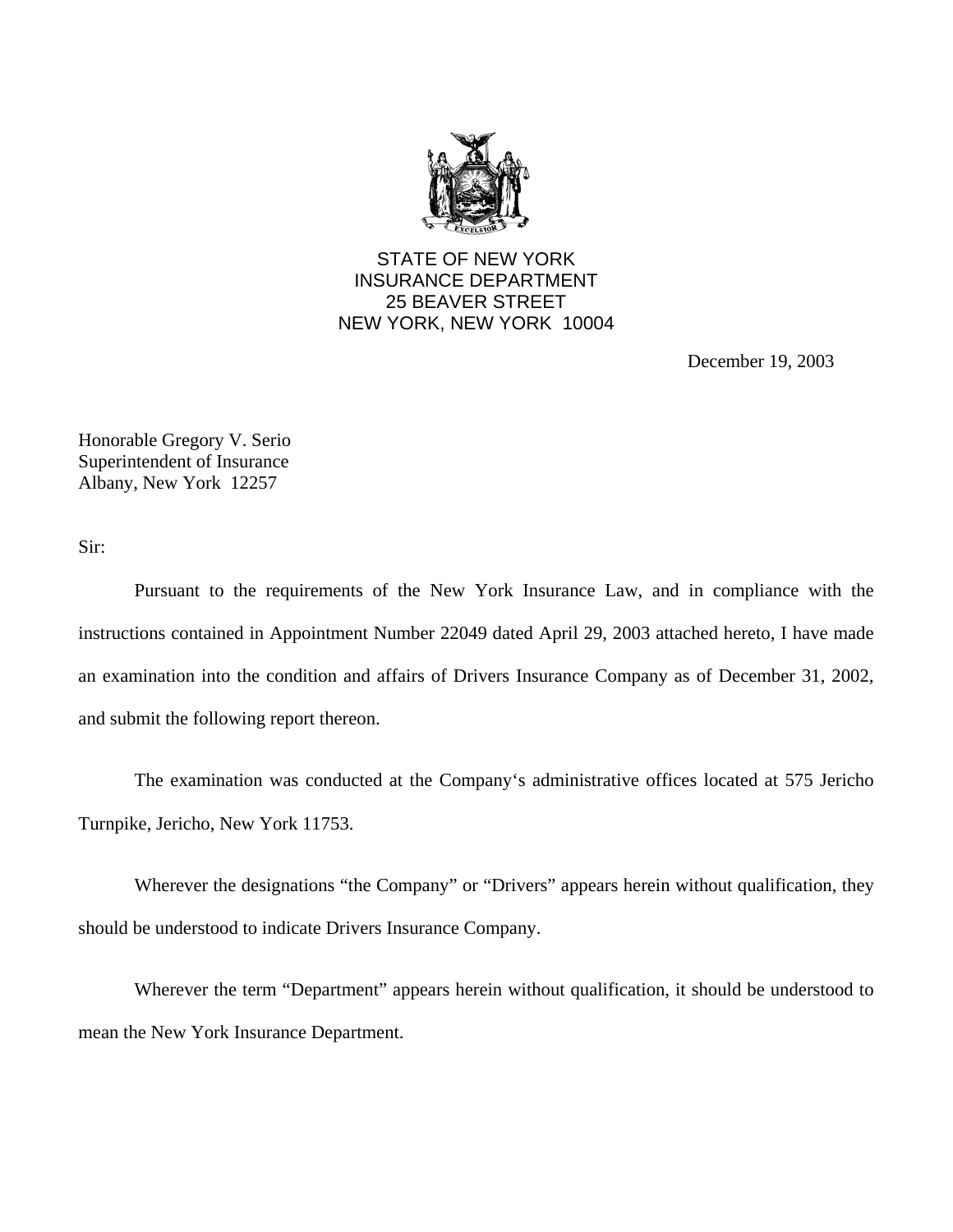### 1. **SCOPE OF EXAMINATION**

<span id="page-3-0"></span>The previous examination was conducted as of December 31, 1997. This examination covered the five-year period from January 1, 1998 through December 31, 2002. Transactions occurring subsequent to this period were reviewed where deemed appropriate by the examiner.

The examination comprised a complete verification of assets and liabilities as of December 31, 2002. The examination included a review of income, disbursements and company records deemed necessary to accomplish such analysis or verification and utilized, to the extent considered appropriate, work performed by the Company's independent public accountants. A review or audit was also made of the following items as called for in the Examiners Handbook of the National Association of Insurance Commissioners:

> History of Company Management and control Corporate records Fidelity bond and other insurance Territory and plan of operation Growth of Company Business in force by states Loss experience Reinsurance Accounts and records Financial statements

A review was also made to ascertain what action was taken by the Company with regard to comments and recommendations contained in the prior report on examination.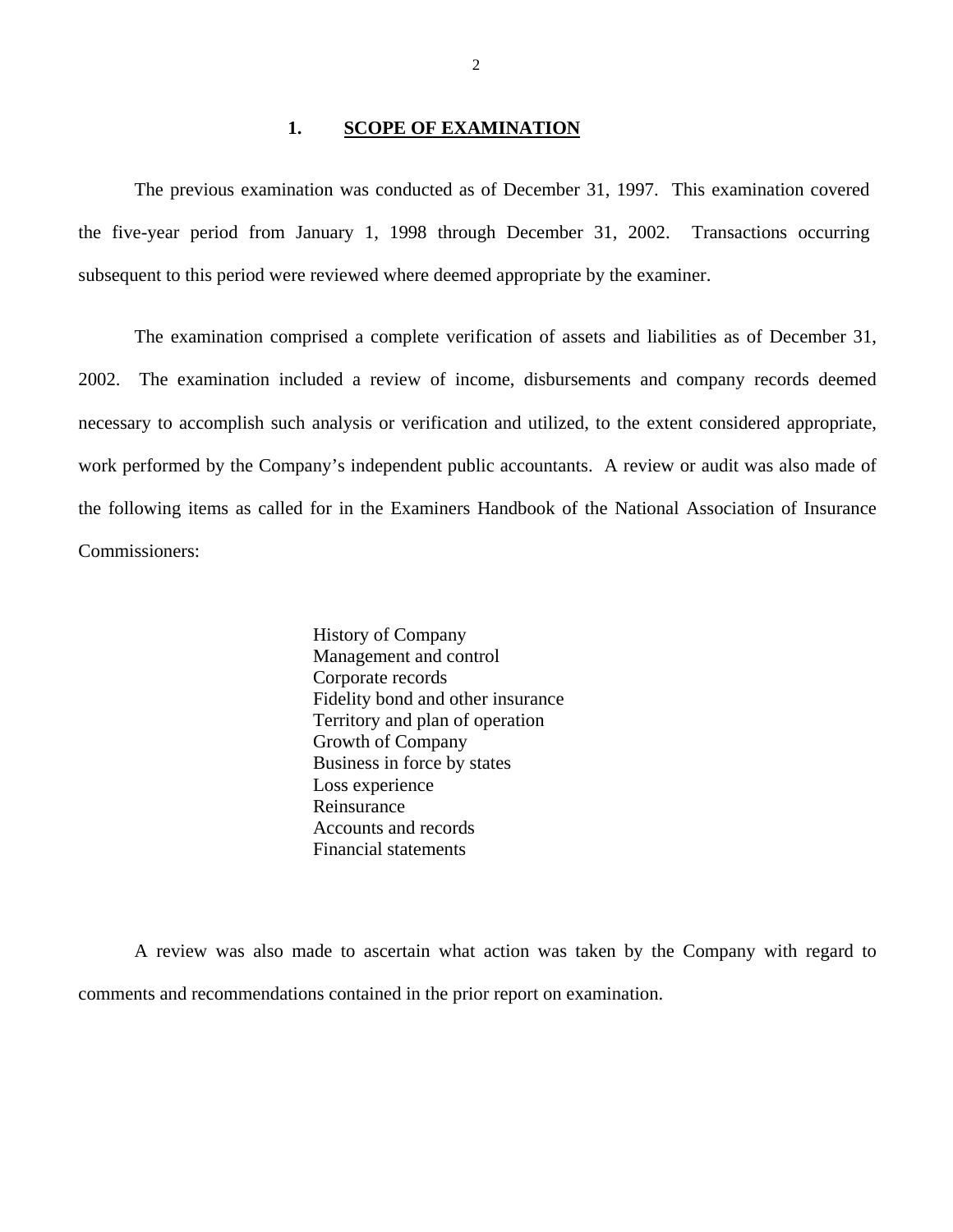This report on examination is confined to financial statements and comments on those matters, which involve departures from laws, regulations or rules, or which are deemed to require explanation or description.

## **2. DESCRIPTION OF COMPANY**

Drivers Insurance Company was incorporated under the laws of New York State on January 26, 1995 as Spirit Insurance Company and commenced business on May 16, 1996. On December 6, 1999, the Company's name was changed to Drivers Insurance Company. The Company ceased writing business in 2000. On January 2, 2002, Tri-State Consumer, Inc. acquired 60% of its ownership in return for a surplus contribution of \$806,000. Penny Fern Hart and Dean Evan Hart each own 50 percent of Tri-State Consumer, Inc. Capital paid in is \$700,000 consisting of 100 shares of \$7,000 par value per share common stock. Gross paid in and contributed surplus is \$1,156,838. Gross paid in and contributed surplus increased by \$806,838 during the examination period, as follows:

| Year | Description                                     | Amount      |
|------|-------------------------------------------------|-------------|
| 2001 | Beginning gross paid in and contributed surplus | \$350,000   |
| 2002 | Surplus contribution                            | 806,838     |
| 2002 | Ending gross paid in and contributed surplus    | \$1,156,838 |

#### A. Management

Pursuant to the Company's charter and by-laws, management of the Company is vested in a board of directors consisting of not less than thirteen members. The board met three times during calendar year 2002. At December 31, 2002, the board of directors was comprised of the following thirteen members: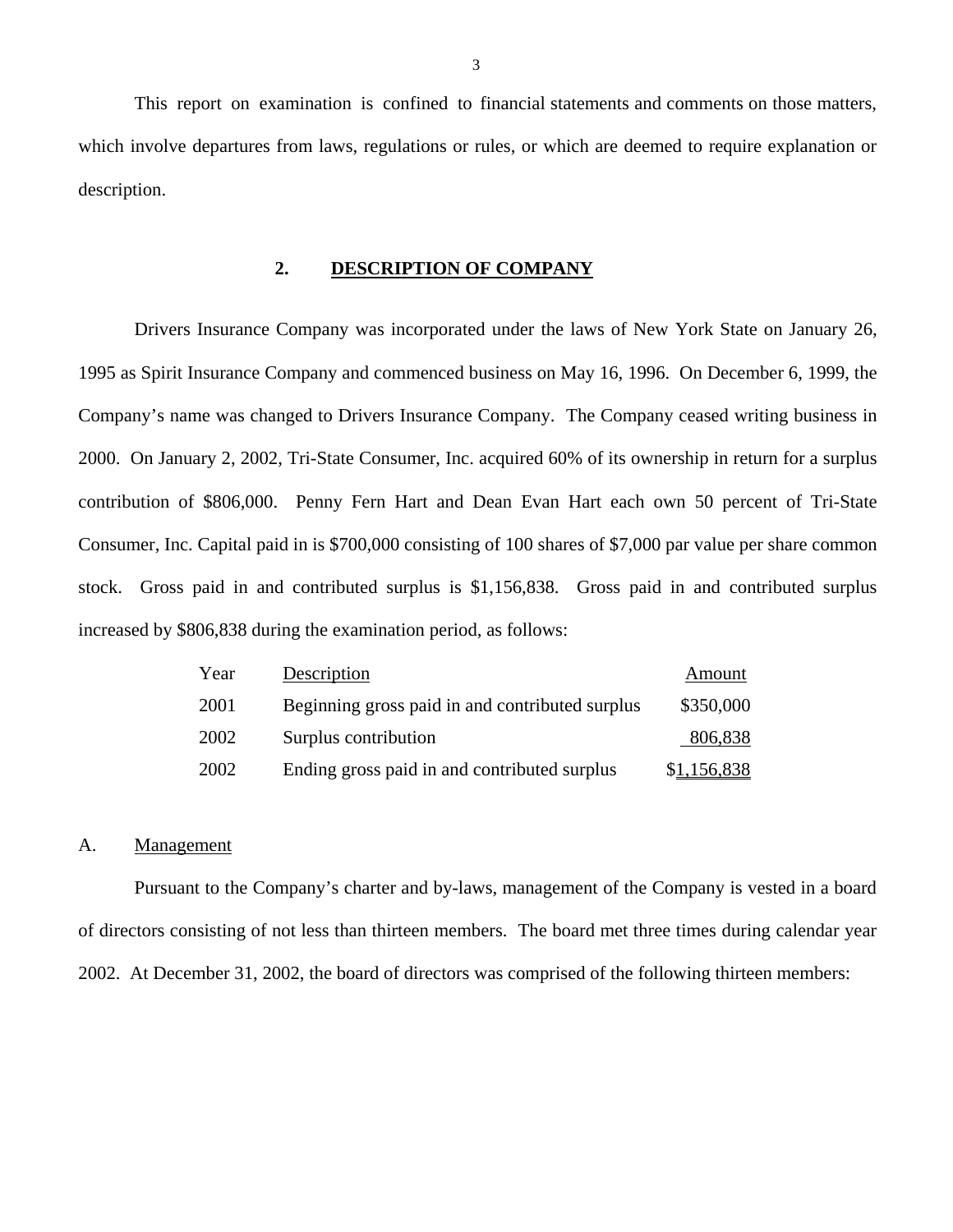| <b>Name and Residence</b>              | <b>Principal Business Affiliation</b> |
|----------------------------------------|---------------------------------------|
| Penny F. Hart                          | President and Treasurer,              |
| New York, NY                           | <b>Drivers Insurance Company</b>      |
| Lynda Cruise                           | Vice President and Secretary,         |
| Plainview, NY                          | Tri-State Consumer Insurance Company  |
| <b>Barbara Elis</b>                    | Vice-President,                       |
| Syosset, NY                            | Tri-State Consumer Insurance Company  |
| Dean Hart                              | Optometrist,                          |
| Jericho, NY                            | <b>Woodbury Optical</b>               |
| <b>Ronald Hart</b><br>Tamarac, FL      | Retired                               |
| Donna Hourigan                         | Human Resources & Operations Manager, |
| Westbury, NY                           | Tri-State Consumer Insurance Company  |
| Murray Lemonik<br><b>Valley Stream</b> | Lawyer                                |
| Michael Lomelo                         | Secretary,                            |
| Setauket, NY                           | <b>Drivers Insurance Company</b>      |
| Milo Pinckney<br>St. Albans, NY        | <b>Marketing Consultant</b>           |
| Jeffrey Raff                           | Investments,                          |
| New York, NY                           | Morgan Keegan                         |
| John Rose                              | Senior Vice President,                |
| Selden, NY                             | Drivers Insurance Company             |
| David Schwartz                         | Investments & Owner,                  |
| Bay Terrace, NY                        | <b>First Capital Equity</b>           |
| <b>Richard Summer</b>                  | Branch Manager,                       |

Hicksville, NY Haylor, Froyer & Coon

A review of the board of directors' meetings held during the period covered by this examination indicated that the meetings were generally well attended with exception of Mr. Dean Hart who did not attend any of the three meetings held during the year 2002 and Mr. Ronald Hart who attended only one meeting during the year 2002.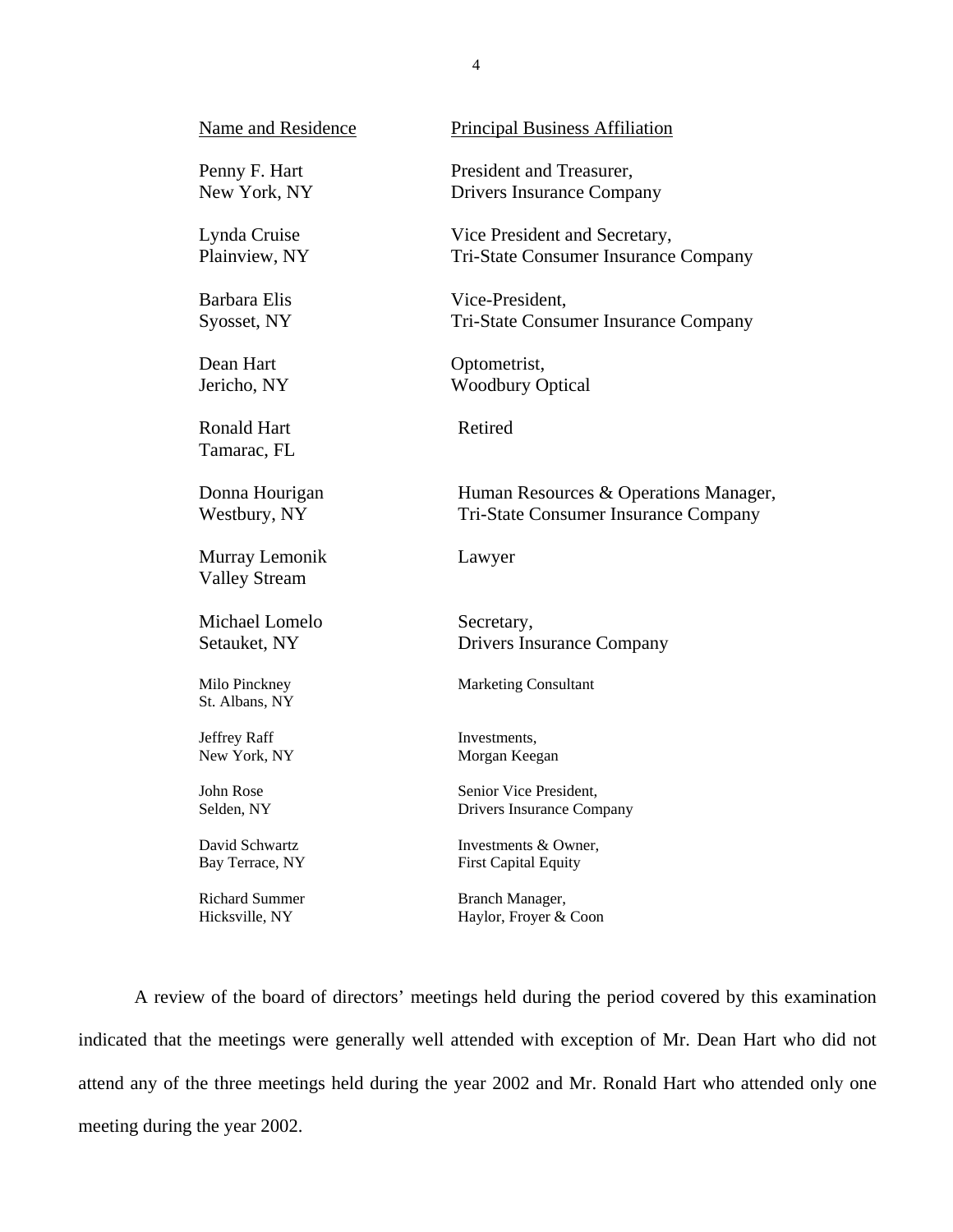<span id="page-6-0"></span>Members of the board have a fiduciary responsibility and must evince an on-going interest in the affairs of the insurer. It is essential that board members attend meetings consistently and set forth their views on relevant matters so that appropriate policy decisions may be reached by the board. Individuals

who fail to attend at least one half of the board's regular meetings, unless appropriately excused, do not fulfill such criteria.

It is recommended that the board members who are unwilling to attend meetings consistently should resign or be replaced.

As of December 31, 2002, the principal officers of the Company were as follows:

Name Title

Michael Lomelo Secretary

Penny F. Hart President & Treasurer John Rose Senior Vice President

#### B. Territory and Plan of Operation

As of December 31, 2002, the Company was licensed to write business only in New York.

As of the examination date, the Company was authorized to transact the kinds of insurance as

defined in the following numbered paragraphs of Section 1113(a) of the New York Insurance Law:

| Paragraph | Line of Business                           |
|-----------|--------------------------------------------|
| 13        | Personal injury liability                  |
| 14        | Property damage liability                  |
| 19        | Motor vehicle and aircraft physical damage |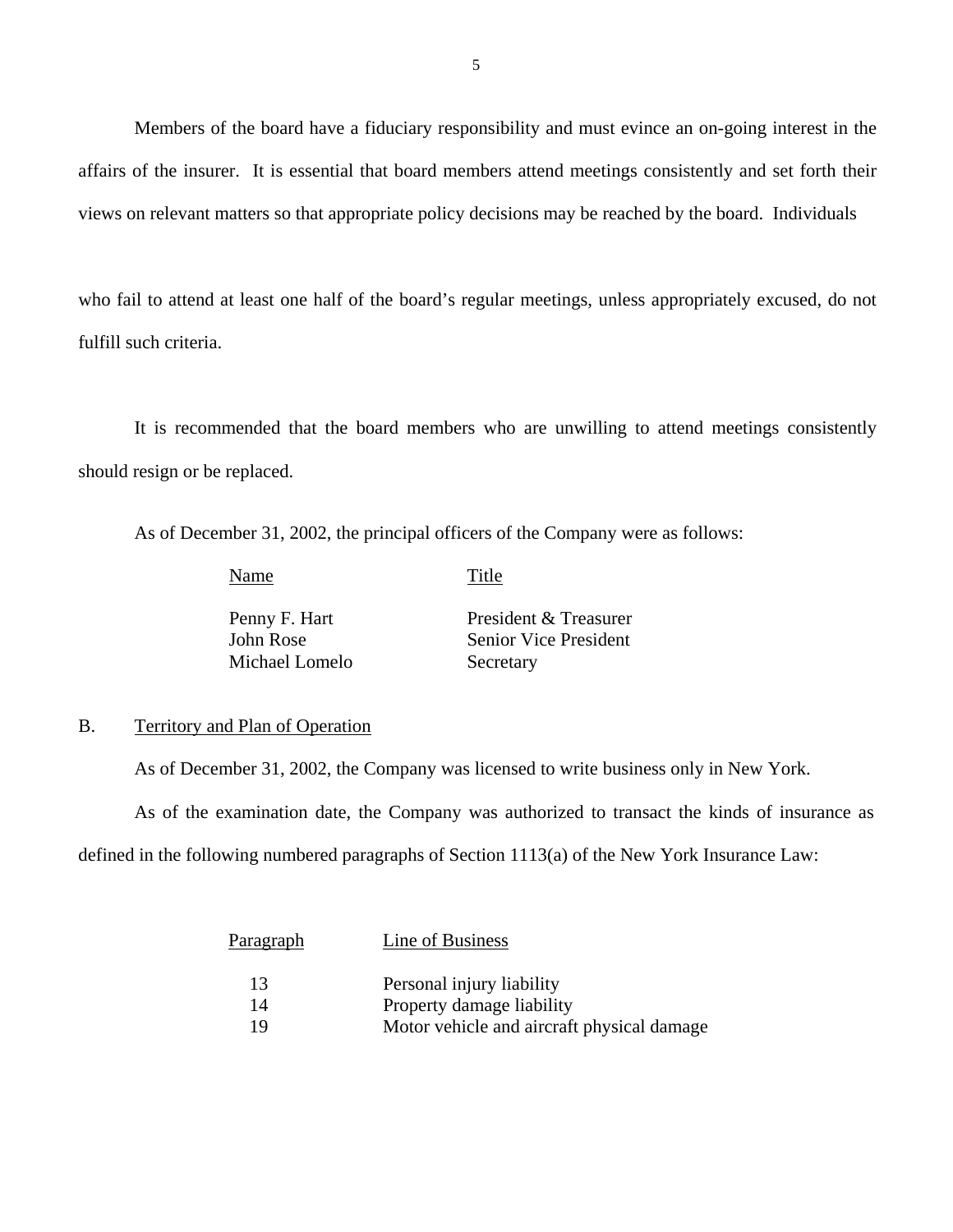<span id="page-7-0"></span>Based on the lines of business for which the Company is licensed and the Company's current capital structure, and pursuant to the requirements of Articles 13 and 41 of the New York Insurance Law, the Company is required to maintain a minimum surplus to policyholders in the amount of \$700,000.

During the period under examination, the Company wrote private passenger auto liability and auto physical damage insurance coverage. In 2002, the Company wrote approximately \$1,505,499 of premiums through twenty-five licensed brokers, some of which are owned or controlled by officers and directors of the Company. Commissions paid on these premiums amounted to approximately \$63,673 in 2002.

## C. Reinsurance

### Assumed

The Company does not assume any reinsurance business.

## **Ceded**

The Schedule F data as contained in the Company's filed annual statement was found to accurately reflect its reinsurance transactions.

The examiner reviewed the ceded reinsurance contract in effect at December 31, 2002. The contract contained the required standard clauses including insolvency clauses meeting the requirements of Section 1308 of the New York Insurance Law.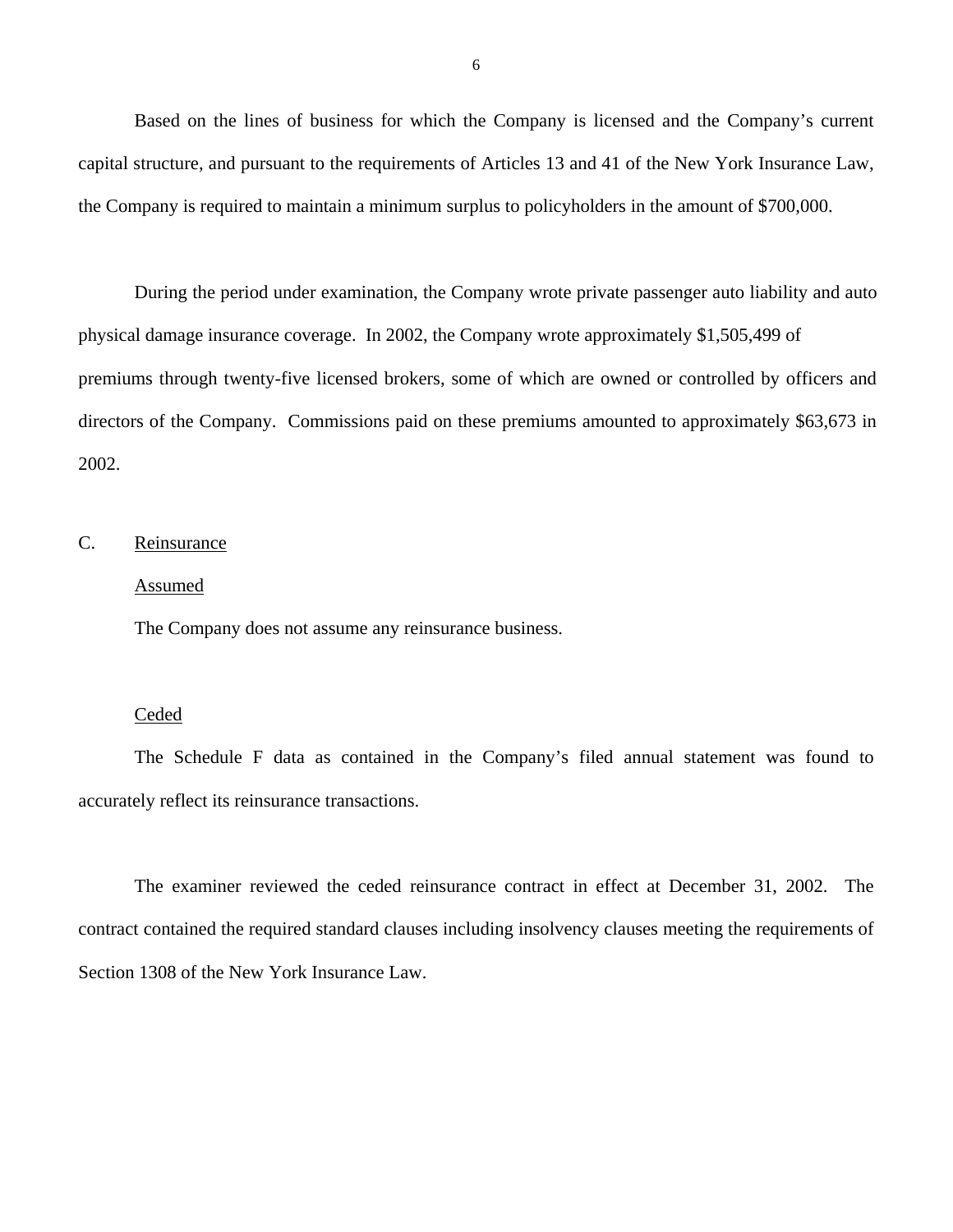| Type of treaty                    | Cession                           |
|-----------------------------------|-----------------------------------|
| Excess of Loss Multiple Line 100% | \$850,000 excess of \$150,000, as |
| Authorized                        | respect to any one occurrence.    |

D. Holding Company System

Tri –State Consumer, Inc. ("Parent") acquired a 60% interest in the Company effective January 1, 2002. Penny Fern Hart and Dean Evan Hart each own 50% of the Parent. The remaining 40% of the Company's outstanding stock is owned by outside shareholders.

A review of the holding company registration statement filed with this Department indicated that such filing was complete and was filed in a timely manner pursuant to Article 15 of the New York Insurance Law and Department Regulation 52.

The following is a chart of the holding company system as of December 31, 2002:

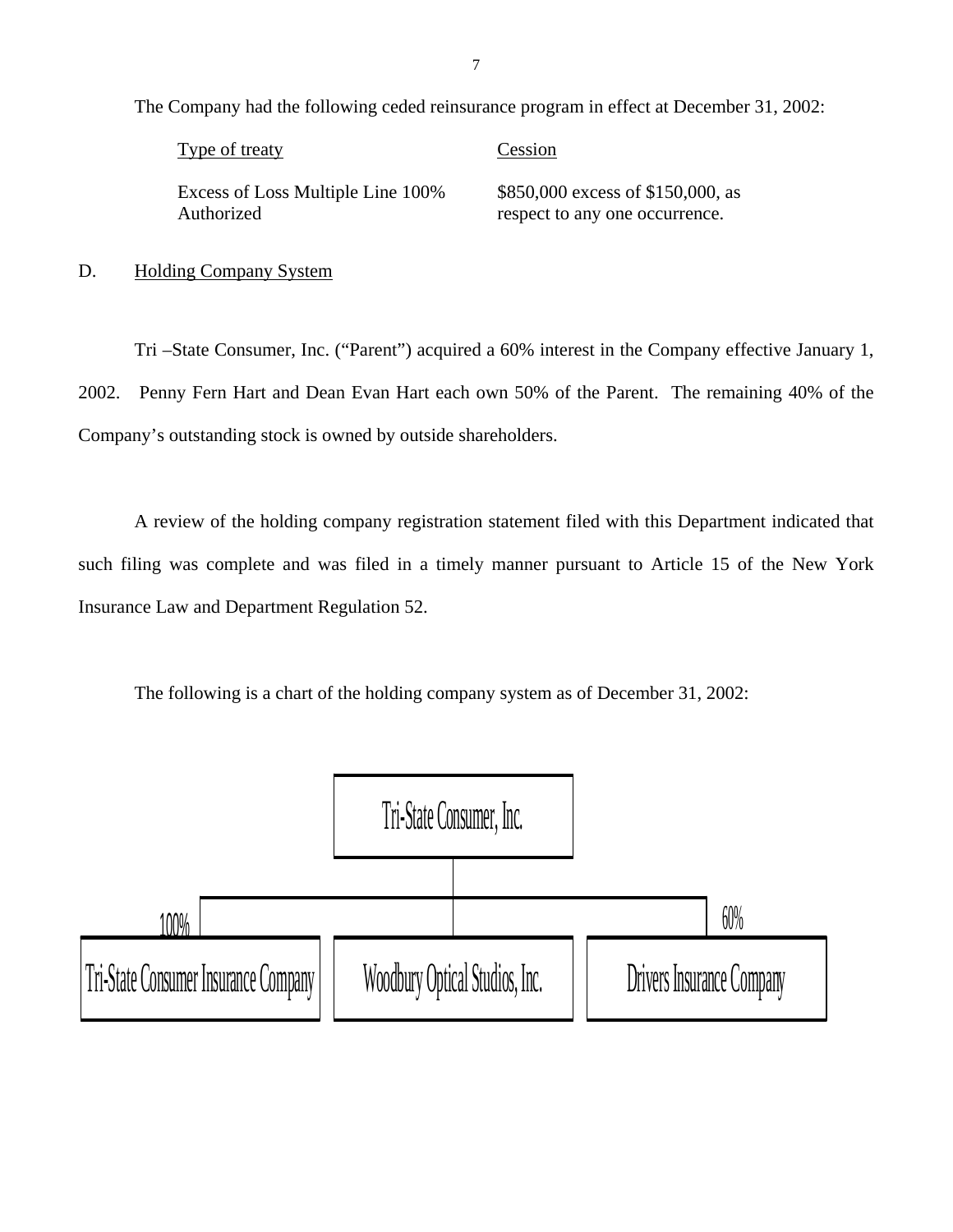At December 31, 2002, the Company and Tri-State Consumer Insurance Company ("Tri-State"), a wholly owned subsidiary of the parent, were parties to the following agreements:

#### Management Agreement

Effective, January 1, 2000, Tri-State Consumer Insurance Company and Drivers entered into a management agreement. According to this agreement, Tri-State Consumer Insurance Company will be the manager for the Company. Drivers agreed to pay Tri-State a management fee of 14.5% of gross

premium written in exchange for operational services including policy issuance, premium collection, claims adjustments, customer service, legal defense, data processing services and information technology. The agreement was filed with the Department pursuant to Section 1505 of the New York Insurance Law.

The management agreement states that the Company shall pay to Tri State full compensation for all services rendered a fee in the amount of 14.5% of gross written premium based on actual expenses incurred by Tri-State for each year. The examiner noted that the Company did not establish a "true-up" of its management expenses as required by the management agreement between Drivers and Tri-State.

It is recommended that the Company conduct a study as per Regulation 30 for the actual expenses incurred by Tri-State on behalf of Drivers and make necessary adjustments so that management fees reflect the actual costs of the services rendered in compliance with its filed service agreement on a regular and periodic basis.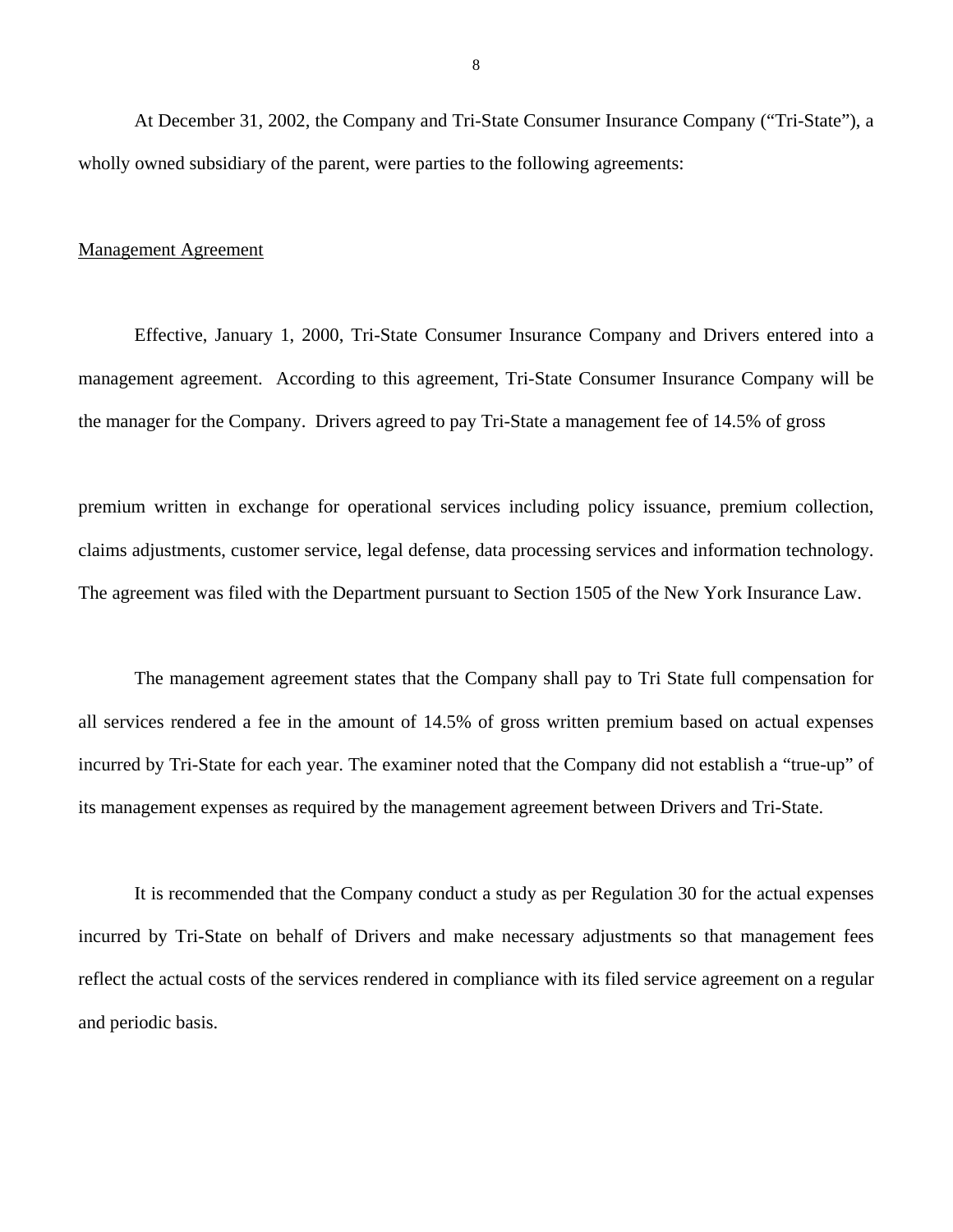#### <span id="page-10-0"></span>Lease Agreement

The Company entered into a lease agreement with Tri-State Consumer Insurance Company effective January 1, 2002. This agreement was later amended as of September 1, 2002 and then as of May 15, 2003. During the review of this agreement, it was noted that the Company did not submit the lease agreement to the Department for approval pursuant to Section 1505 (d) (3) of the New York Insurance Law. At the examiner's request, the Company submitted the captioned agreement along with all the amendments thereto to the Department for approval on August 26, 2003. Ultimately, the Department found this agreement to be non-objectionable.

The Company's failure to file the amendment to the lease agreement at least thirty days prior to its effective date appears to be a violation of Section 1505(d)(3) of the New York Insurance Law.

#### E. Abandoned Property Law

Section 1316 of the New York State Abandoned Property Law provides that amounts payable to a resident of this state from a policy of insurance, if unclaimed for three years, shall be deemed to be abandoned property. Such abandoned property shall be reported to the comptroller on or before the first day of April each year. Such filing is required of all insurers regardless of whether or not they have any abandoned property to report. The Company did not make the required filings.

It is recommended that the Company comply with the Section 1316 of the New York Abandoned Property Law and file the applicable report in the future regardless of whether or not they have any abandoned property to report.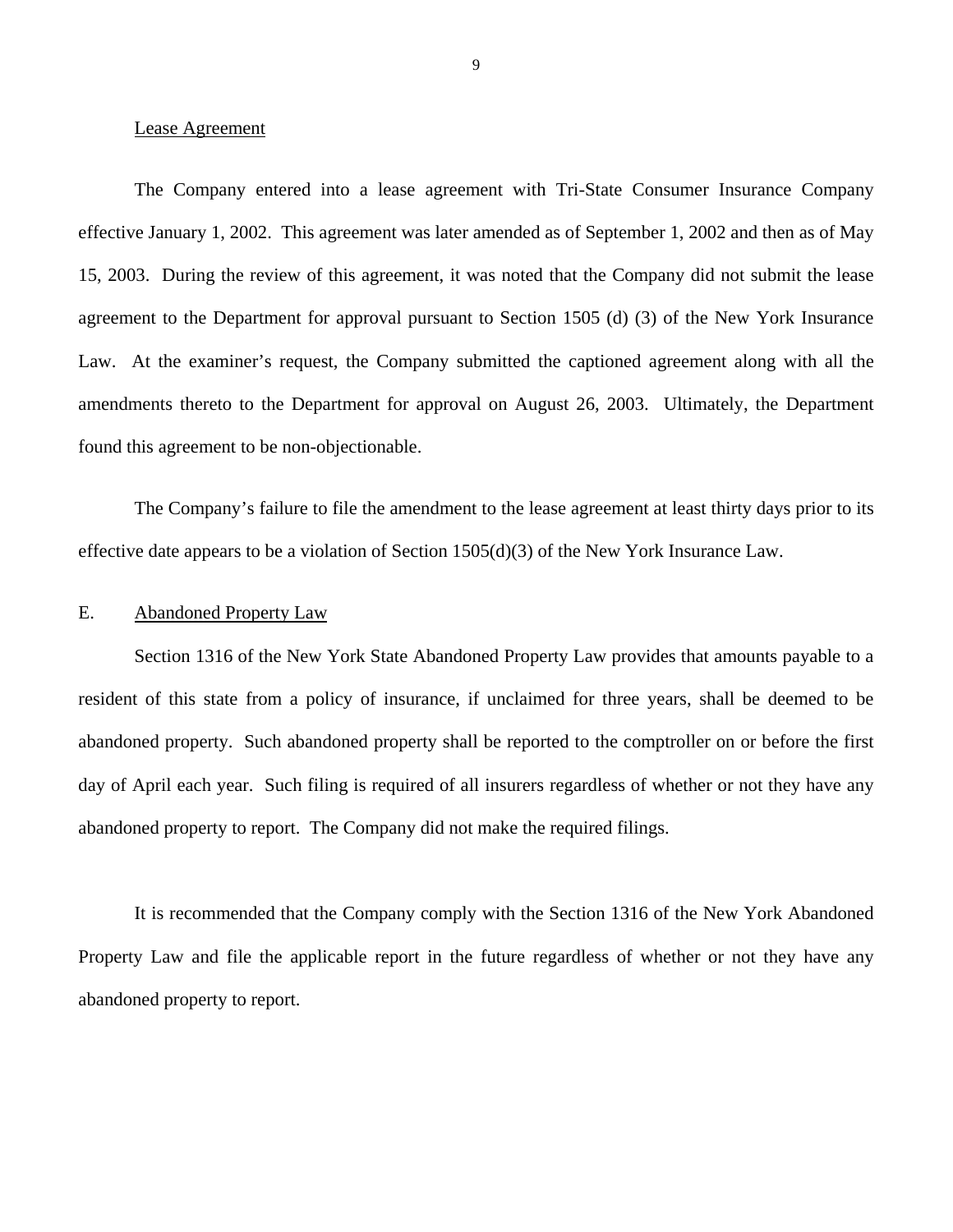## F. Significant Operating Ratios

The following ratios have been computed as of December 31, 2002, based upon the results of this examination:

| Net premiums written to                                                                   |        |
|-------------------------------------------------------------------------------------------|--------|
| urplus as regards policyholders                                                           | 1 to 1 |
| Liabilities to liquid assets (cash and invested<br>assets less investments in affiliates) | 2.8%   |
| Premiums in course of collection to                                                       | 1%     |
| surplus as regards policyholders                                                          |        |

All of the above ratios fall within the benchmark ranges set forth in the Insurance Regulatory Information System of the National Association of Insurance Commissioners.

The underwriting ratios presented below are on an earned/incurred basis and encompass the period covered by this examination:

|                                      | Amounts     | Ratios  |
|--------------------------------------|-------------|---------|
| Losses and loss                      |             |         |
| adjustment expenses incurred         | \$1,561,803 | 70.94%  |
| Other underwriting expenses incurred | 1,174,325   | 53.34   |
| Net underwriting loss                | (534, 396)  | (24.27) |
| Premiums earned                      | \$2,201,732 | 100.00% |

## G. Disaster Recovery Plan

According to the Company's response to this Department's information systems internal control questionnaire, the Company has stated that it has a disaster recovery or contingency plan. This plan, however, has not been formalized. The purpose of a disaster recovery plan is to ensure that key personnel know their responsibility in the event of a disaster.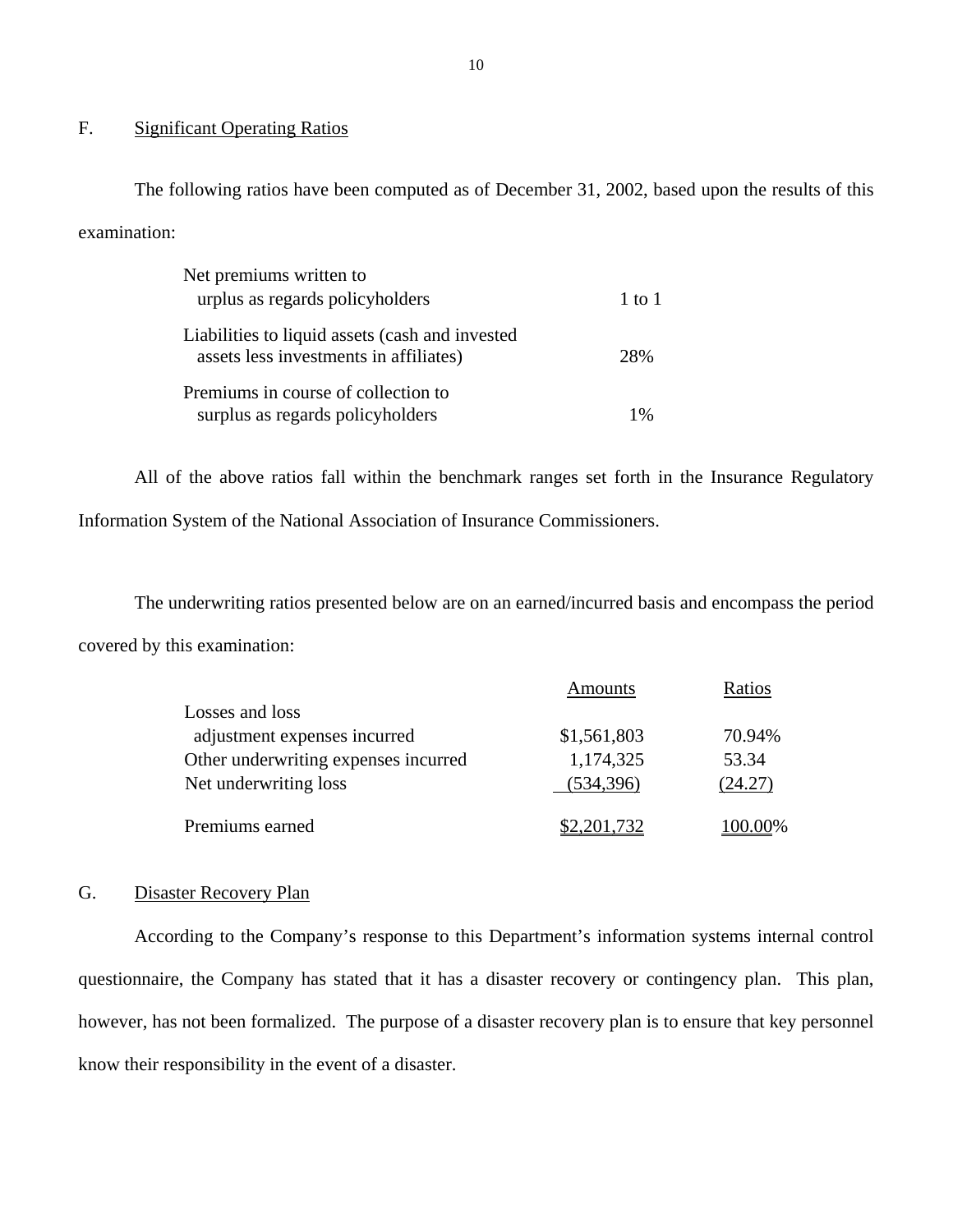<span id="page-12-0"></span>It is recommended that the Company develop a formal disaster recovery plan.

Subsequent to the completion of this examination, the Company drafted and adopted a formal disaster recovery plan.

## H. Accounts and Records

#### 1) Notes to Financial Statements

The Notes to Financial Statements indicate that the Company has 200 shares of common stock authorized, issued and outstanding with a par value of \$3500. The actual number of common shares is 100 with a \$7,000 par value per share.

It is recommended that due care management exercise in reporting financial disclosures while preparing annual financial statements.

## 2) Electronic Data Processing ("EDP")

The Company reported non-operating system software of \$1,867 as an admitted asset on December 31, 2002. Section 1301(a) (18) of the New York Insurance Law states that electronic data processing equipment and related equipment should be considered as an admitted asset if the cost of such items exceed \$50,000.

It is recommended that the Company comply with the provisions of Section  $1301(a)(18)$  of the New York Insurance Law for electronic data processing equipment and software and reflect electronic data processing equipment and software systems less than \$50,000 as not-admitted.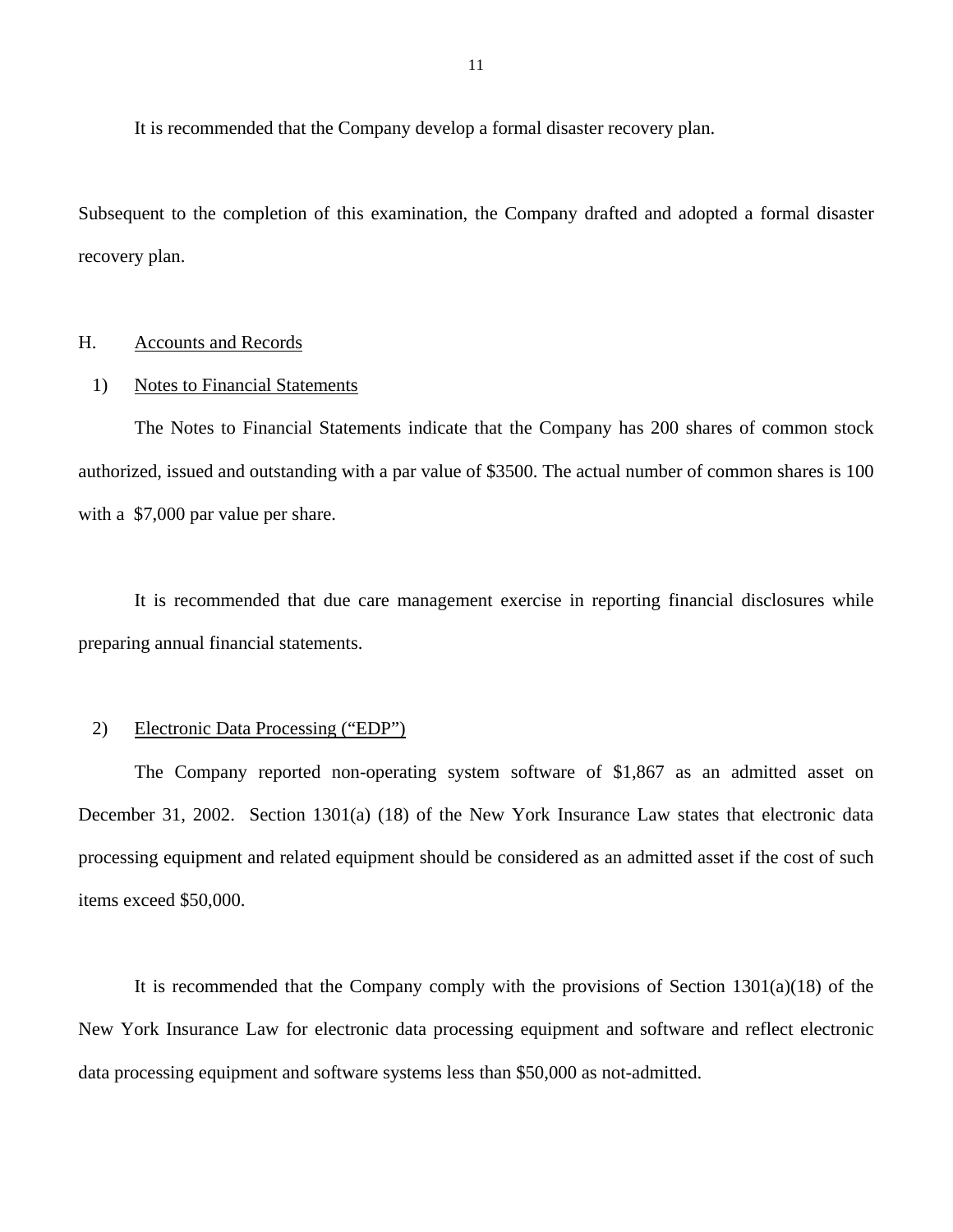## Regulation 30

The Company reported \$218,297 in management fees to Tri-State Consumer Insurance Company as "Net commission and brokerage" as Part 3 of the Underwriting and Investment Exhibit in its December 31, 2002 filed annual statement. All expenses were allocated to the "Other Underwriting Expenses" category.

Part 107.3 of Department Regulation 30 requires that expense classifications shall be allocated to the specified expense groups.

Paragraph 7 NAIC SSAP No. 70 "Allocation of Expenses" states:

"7. Many entities operate within a group where personnel and facilities are shared. Shared expenses, including expenses under the terms of a management contract, shall be apportioned to the entities incurring the expense as if the expense had been paid solely by the incurring entity. The apportionment shall be completed based upon specific identification to the entity incurring the expense. Where specific identification is not feasible apportionment shall be based upon pertinent factors or ratios."

It is recommended that the Company undertake a study to determine the proper amounts to allocate between expenses classified pursuant to Department Regulation 30, Part 107.3 as well as Paragraph 7 of NAIC SSAP No. 70 and the annual statement instructions with respect to expense classification.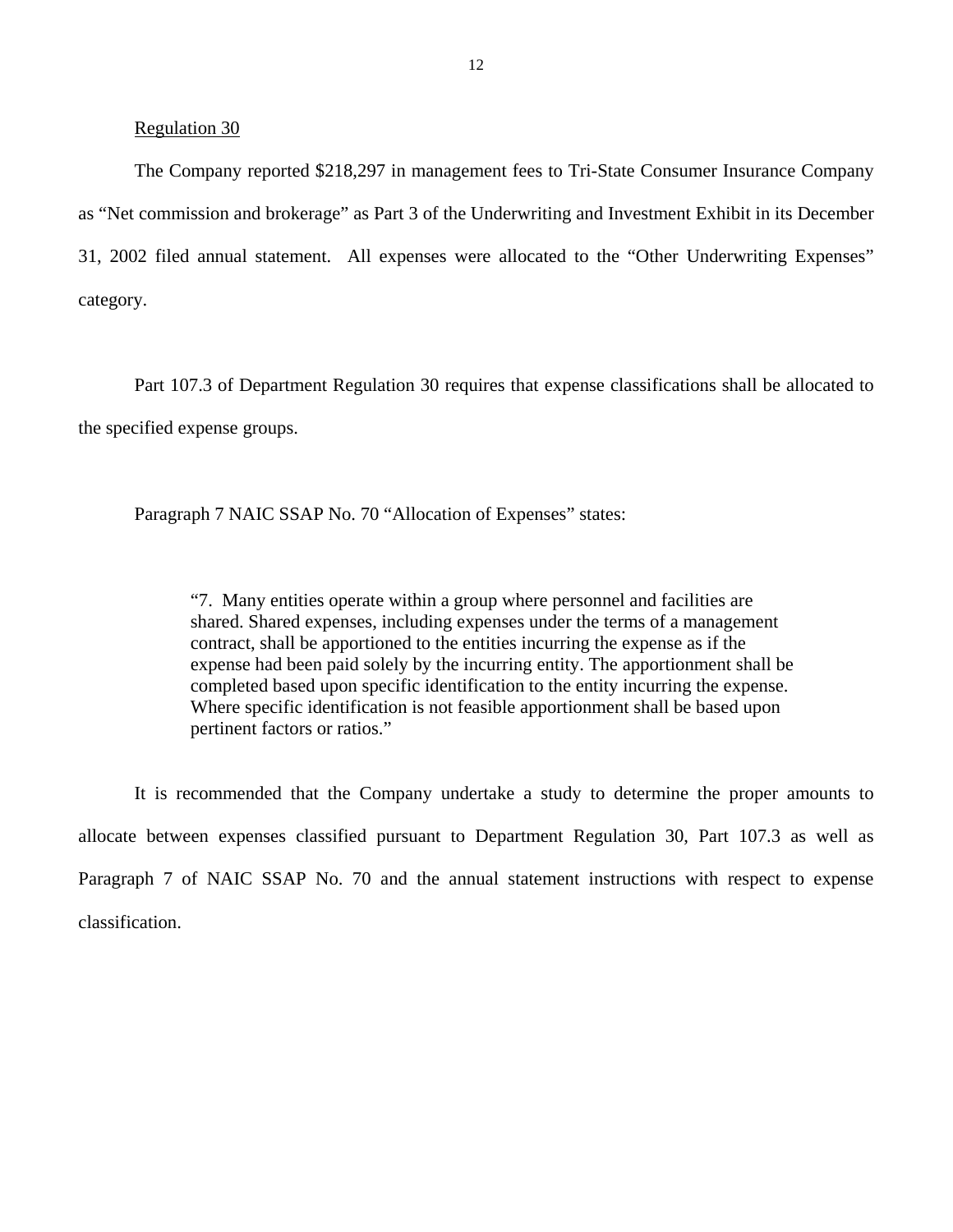## **3. FINANCIAL STATEMENTS**

## A Balance Sheet

The following shows the assets, liabilities and surplus as regards policyholders as determined by this examination as of December 31, 2002 and as reported by the Company:

## **Examination**

| Assets                                                     |             |                                | Assets Not Net Admitted |
|------------------------------------------------------------|-------------|--------------------------------|-------------------------|
|                                                            | Assets      | Admitted                       | Assets                  |
| <b>Bonds</b>                                               | \$1,470,177 | $\mathbb{S}$<br>$\overline{0}$ | \$1,470,177             |
| Cash and short-term investments                            | 310,056     | $\theta$                       | 310,056                 |
| Premiums and agents' balances in course of collection      | 21,314      | 5,878                          | 15,436                  |
| Premiums, agents' balances and installments booked but     | 698,099     | $\Omega$                       | 698,099                 |
| deferred and not yet due                                   |             |                                |                         |
| EDP equipment and software                                 | 1,494       | $\Omega$                       | 1,494                   |
| Interest, dividends and real estate income due and accrued | 17,906      | $\overline{0}$                 | 17,906                  |
| <b>Total Assets</b>                                        | \$2,519,046 | \$5,878                        | \$2,513,168             |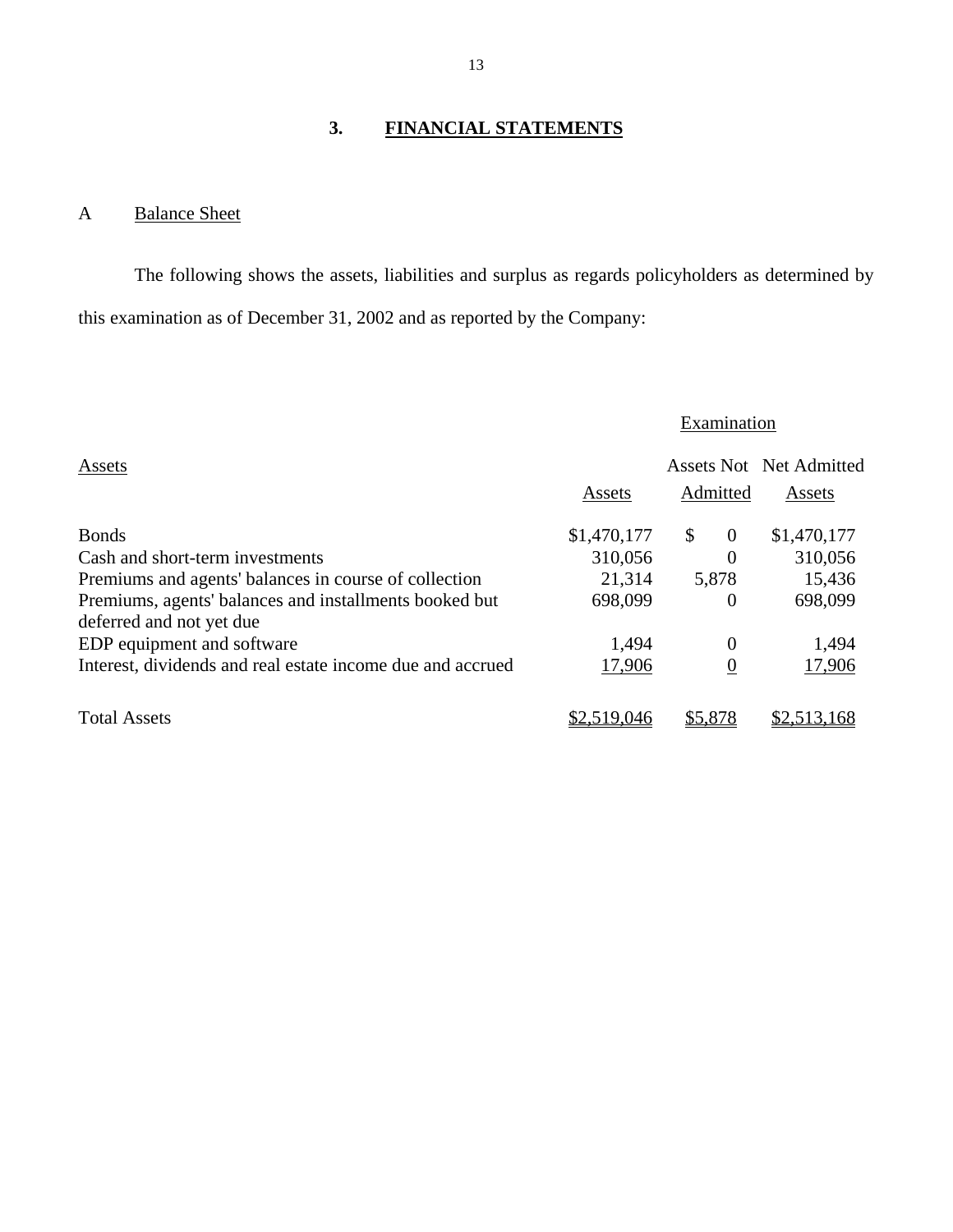## Liabilities, Surplus and Other Funds

## **Liabilities**

| Losses                                                                |            | \$249,967   |
|-----------------------------------------------------------------------|------------|-------------|
| Loss adjustment expenses                                              |            | 45,175      |
| Commissions payable, contingent commissions and other similar charges | 14,935     |             |
| Other expenses (excluding taxes, licenses and fees)                   |            | 7,273       |
| Taxes, licenses and fees (excluding federal and foreign income taxes) |            | (9,488)     |
| Unearned premiums                                                     |            | 873,566     |
| Remittances and items not allocated                                   |            | 190         |
| Payable to parent, subsidiaries and affiliates                        |            | 23,733      |
| <b>Total liabilities</b>                                              |            | \$1,205,351 |
| <b>Surplus and Other Funds</b>                                        |            |             |
| Common capital stock                                                  | 700,000    |             |
| Gross paid in and contributed surplus                                 | 1,156,838  |             |
| Unassigned funds (surplus)                                            | (549, 022) |             |
| Surplus as regards policyholders                                      |            | 1,307,816   |
| Total liabilities, surplus and other funds                            |            | \$2,513,167 |

Note: The Internal Revenue Service has not audited the Company's tax returns for tax year 2002. The examiner is unaware of any potential exposure of the Company to any tax assessment and no liability has been established herein relative to such contingency.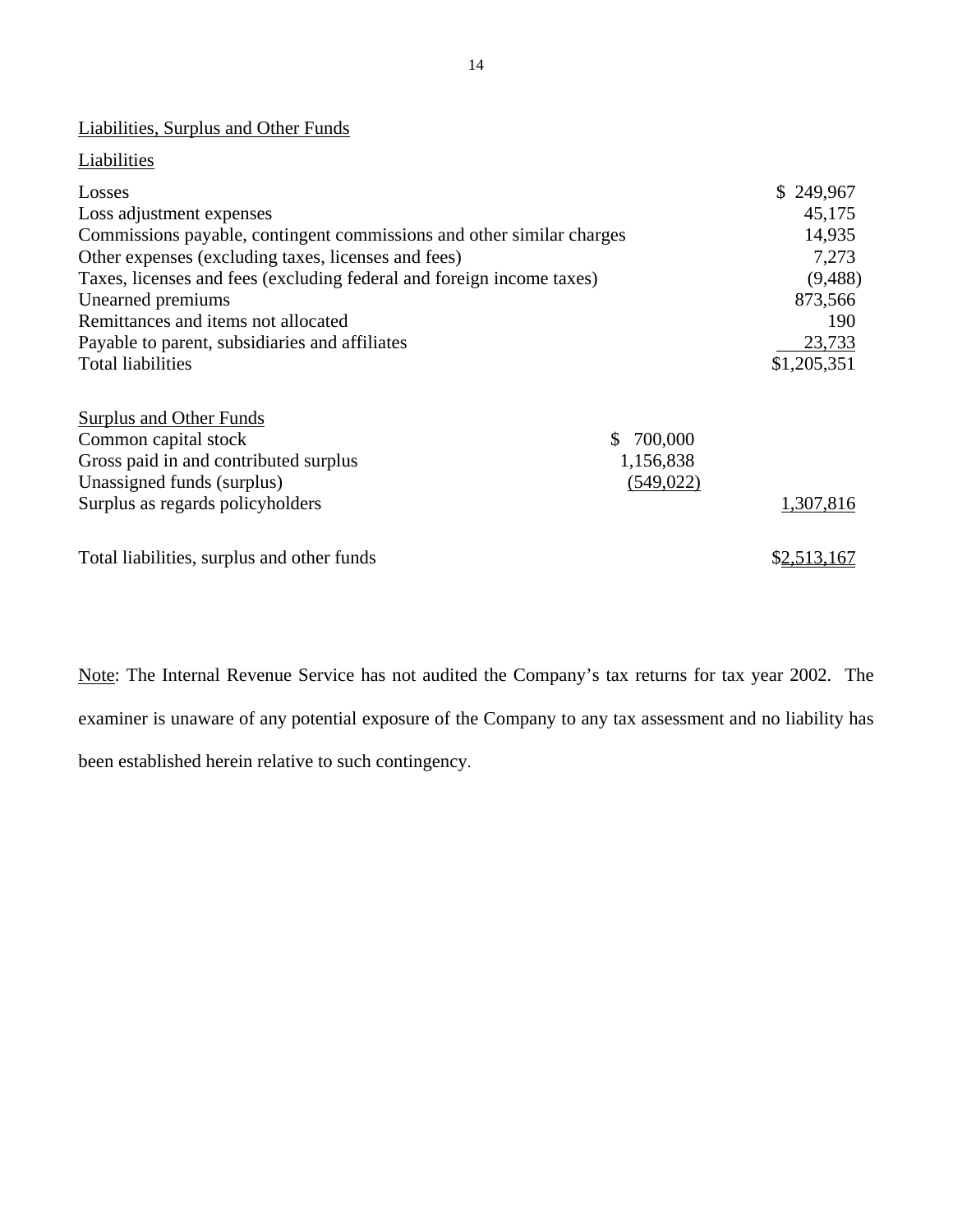## <span id="page-16-0"></span>B. Underwriting and Investment Exhibit

Surplus as regards policyholders increased \$492,064 during the five-year examination period January 1, 1998 through December 31, 2002, detailed as follows:

## Underwriting Income

| Premiums earned                                                 |              | \$2,201,732  |
|-----------------------------------------------------------------|--------------|--------------|
| Deductions:                                                     |              |              |
| Losses incurred                                                 | \$846,016    |              |
| Loss adjustment expenses incurred                               | 715,787      |              |
| Other underwriting expenses incurred                            | 1,174,325    |              |
| Total underwriting deductions                                   |              | 2,736,128    |
| Net underwriting gain or (loss)                                 |              | \$ (534,396) |
| <b>Investment</b> Income                                        |              |              |
| Net investment income earned                                    | \$66,626     |              |
| Net realized capital gain                                       | (8,796)      |              |
| Net investment gain or (loss)                                   |              | 257,830      |
| Other Income                                                    |              |              |
| Net gain or (loss) from agents' or premium balances charged off | \$(184,490)  |              |
| Finance and service charges not included in premiums            |              |              |
|                                                                 | \$<br>32,900 |              |
| Total other income                                              |              | (151,590)    |
| Net income but before federal and foreign income taxes          |              | \$ (428,156) |
| Federal and foreign income taxes incurred                       |              | 6,755        |
| Net Income                                                      |              | \$ (434,911) |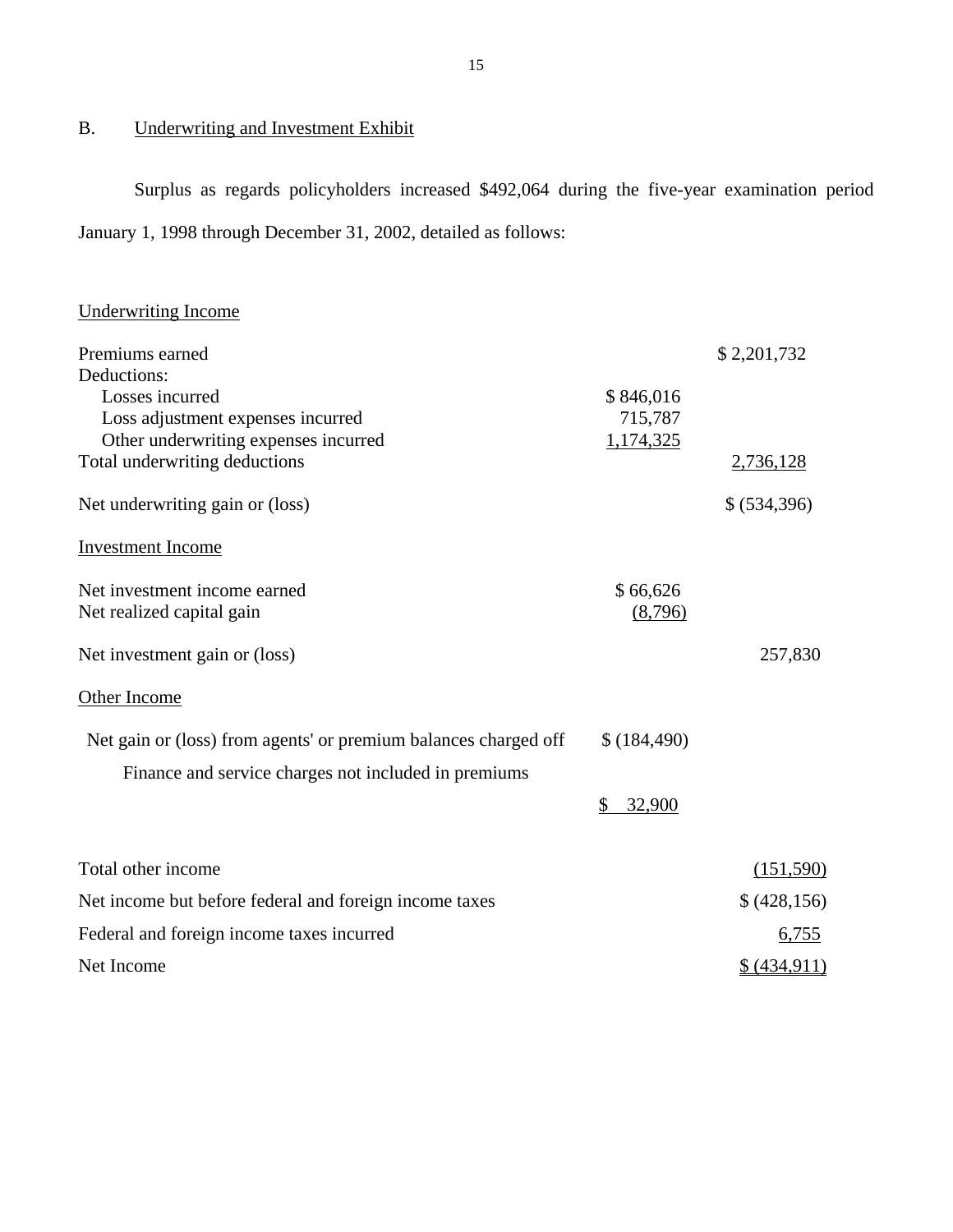## <span id="page-17-0"></span>C. Capital and Surplus Account

| Surplus as regards to policyholders, December 31, 1997, per<br>examination |                            |                             | 815,751<br>\$ |
|----------------------------------------------------------------------------|----------------------------|-----------------------------|---------------|
|                                                                            | Gains in<br><b>Surplus</b> | Losses in<br><b>Surplus</b> |               |
| Net income                                                                 |                            | \$434,911                   |               |
| Net unrealized capital gains or (losses)                                   |                            | 17,667                      |               |
| Change in non-admitted assets                                              | 137,804                    |                             |               |
| Cumulative effect of changes in accounting principles                      |                            |                             |               |
| Capital changes paid in                                                    |                            | 50,000                      |               |
| Surplus adjustments paid in                                                | 856,838                    |                             |               |
| Net increase (decrease) in surplus                                         | \$994,642                  | \$502,578                   | 492,064       |

Surplus as regards policyholders per report on examination as of December 31, 2002  $\frac{$1,307,815}{2}$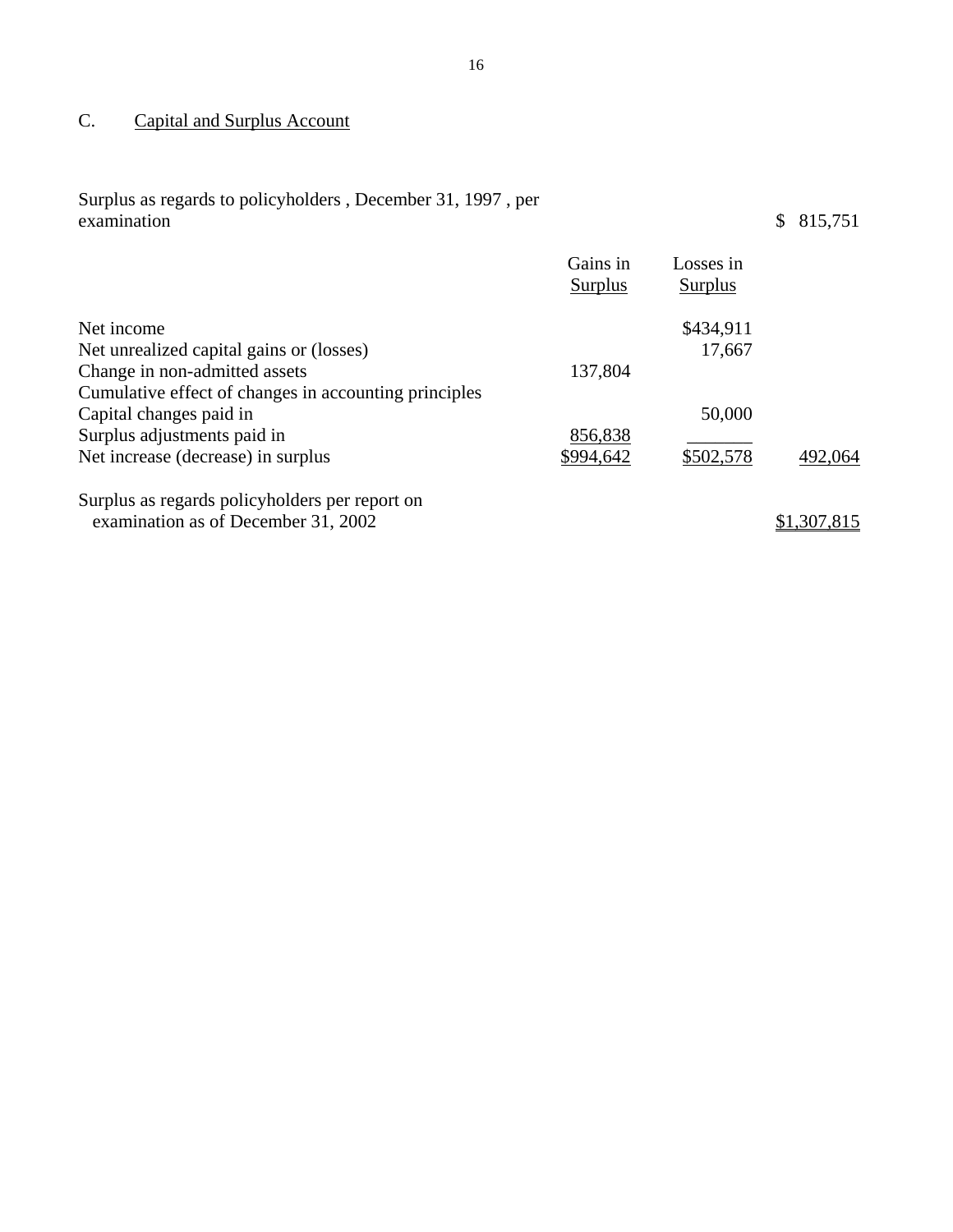#### **4. LOSSES AND LOSS ADJUSTMENT EXPENSES**

<span id="page-18-0"></span>The examination liability for the captioned items of \$295,142, is the same as reported by the Company as of December 31, 2002. The Company began operations in January 2002 and did not have sufficient historical experience upon which to establish a reliable actuarial estimate of loss and loss adjustment expense reserve. The examiner reviewed claims activity in 2003 for losses and loss adjustment expenses incurred on or prior to December 31, 2002. It was determined that the reserves for losses and loss adjustment expenses, as established by the Company as of the examination date, were adequate.

## **5. MARKET CONDUCT ACTIVITIES**

In the course of this examination, a review was made of the manner in which the Company conducts its business and fulfills its contractual obligations to policyholders and claimants. The review was general in nature and is not to be construed to encompass the more precise scope of a market conduct investigation, which is the responsibility of the Market Conduct Unit of the Property Bureau of this Department.

The general review was directed at practices of the Company in the following areas:

- A. Sales and advertising
- B. Underwriting
- C. Rating
- D. Claims and complaint handling

The examiner's limited sample of five claim payments revealed potential violations of Department Regulation No. 68 as follows: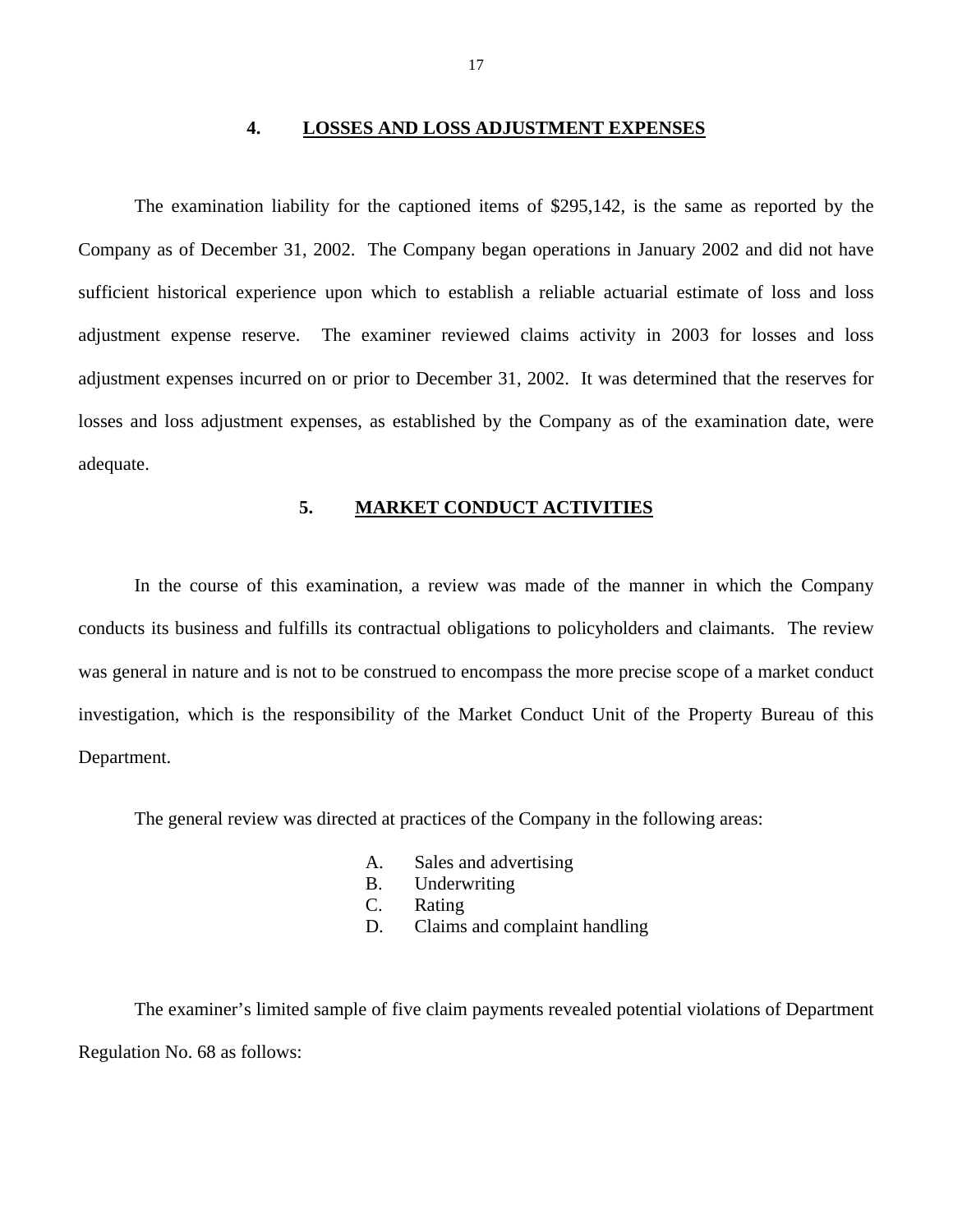|                                                                    | No of Instances | Total Claims<br><b>Sampled</b> |
|--------------------------------------------------------------------|-----------------|--------------------------------|
| Application for Benefits sent late                                 |                 |                                |
| [Part 65 3.4 (b)]                                                  | 2               | 5                              |
| Additional Verification forms requested within 15 business days    |                 |                                |
| [Part 65 3.5 (b)]                                                  | 1               | 5                              |
| A second request for verification shall be sent within 10 calendar |                 |                                |
| days for verifications not received 30 calendar days after the     |                 |                                |
| original mailing                                                   |                 |                                |
| [Part 65 3.6 (b)]                                                  | 2               | 5                              |
| Late Payment of Claims                                             |                 |                                |
| [Part 65 3.7]                                                      | $\overline{4}$  | 5                              |
| <b>Interest on Overdue Payments</b>                                |                 |                                |
| [Part 65 3.9]                                                      | 1               | 5                              |

It is recommended that the Company comply with the provisions of Part 65 of Department Regulation No. 68 when processing no-fault claims.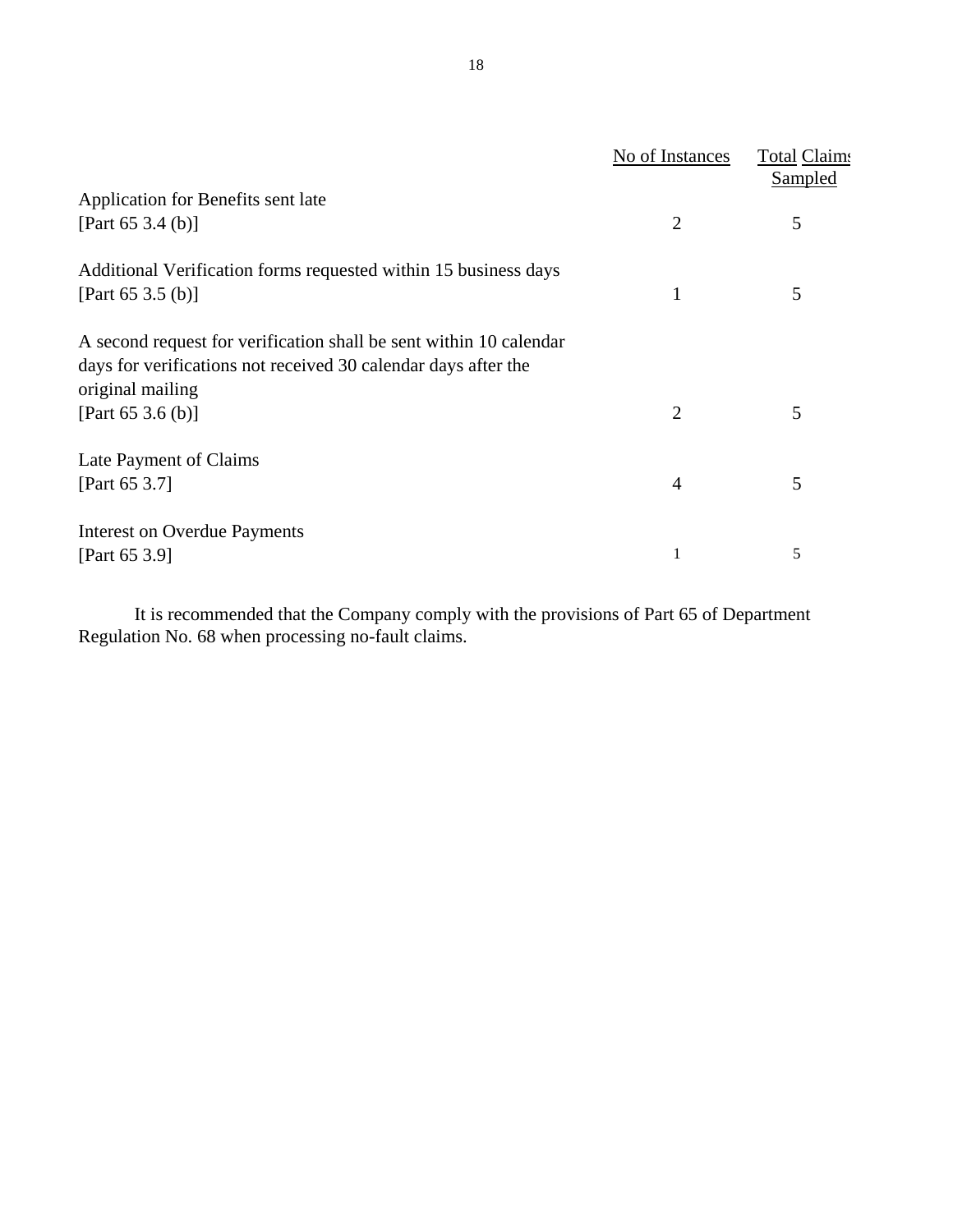The prior report on examination contained six recommendations as follows (page numbers refer to the prior report):

## A Holding Company System

## i. Brokerage Agreement

It is recommended that the Company limit its writings from controlled producers to the limits outlined in item 12 of the brokerage agreement.

It is recommended that Spirit Insurance Company submit to the Department an amended brokerage agreement indicating the limits of gross written premium that the Company will accept from controlled producers for the years subsequent to the examination period.

This is not applicable to this examination.

## ii. Sublease Agreement

It is recommended that the Company submit the sublease agreement to the Department in accordance with Section 1505 (d)(3) of the New York Insurance Law.

The Company has not complied with this recommendation. A similar recommendation is made in this report.

It is recommended that in the future, the Company notify the Superintendent in writing at least thirty days prior to entering into transactions that fall within Section  $1505(d)(3)$  of the New York Insurance Law.

The Company has not complied with this recommendation. A similar recommendation is made in this report.

## B Conflicts of Interest

It is recommended that the Company obtain conflict of interest statements from all directors, officers and key employees on a yearly basis. 9-10

The Company has complied with this recommendation.

**5. COMPLIANCE WITH PRIOR REPORT ON EXAMINATION** 

## ITEM PAGE NO.

7

8

8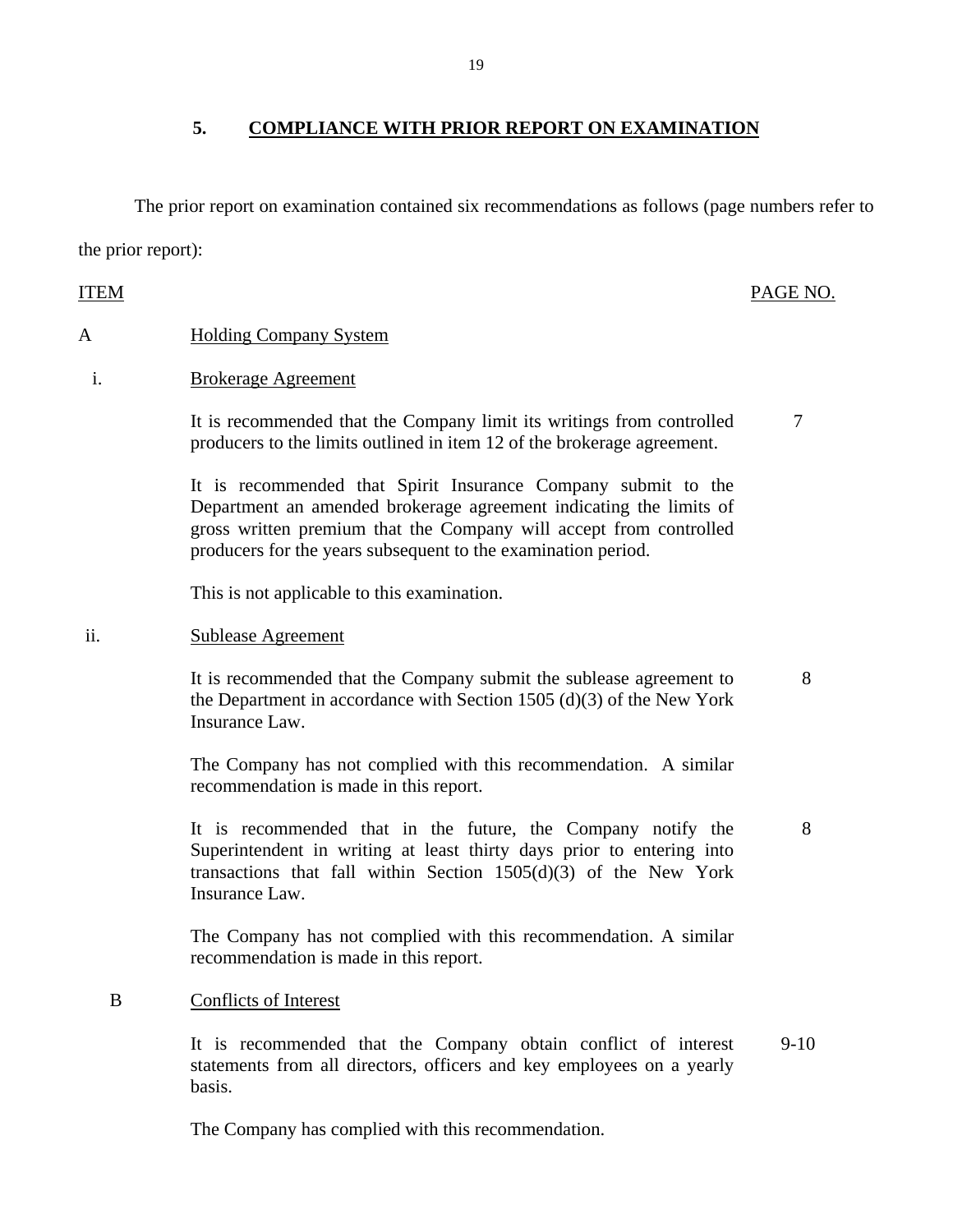| ITEM          |                                                                                                                                                                                                                                                            | PAGE NO.  |
|---------------|------------------------------------------------------------------------------------------------------------------------------------------------------------------------------------------------------------------------------------------------------------|-----------|
| $\mathcal{C}$ | <b>Audited Financial Statements</b>                                                                                                                                                                                                                        |           |
|               | It is recommended that in the future the Company enter into a written<br>contract with its independent certified public accountant that confirms to<br>the requirements of section 307 (b) of the New York Insurance Law and<br>Department Regulation 118. | $10 - 11$ |
|               | The Company has complied with this recommendation.                                                                                                                                                                                                         |           |
| D             | <b>Fidelity Bond</b>                                                                                                                                                                                                                                       |           |
|               | It is recommended that the Company maintain fidelity bond coverage in<br>an amount at least equal to the NAIC suggested minimum amount.                                                                                                                    | 11        |
|               | The Company has complied with this recommendation.                                                                                                                                                                                                         |           |
| E             | <b>Accounts and Records</b>                                                                                                                                                                                                                                |           |
| i.            | Investments                                                                                                                                                                                                                                                |           |
|               | It is recommended that the Company maintain its investments at a<br>licenses bank or trust company that meets the Department's guidelines.                                                                                                                 | $11 - 12$ |
|               | The Company has complied with this recommendation.                                                                                                                                                                                                         |           |
| ii.           | Schedule Y                                                                                                                                                                                                                                                 |           |
|               | It is recommended that the Company adhere to the NAIC's annual<br>statement instructions by completing Schedule Y, Parts 1 and 2 in future<br>filings with the department.                                                                                 | 12        |
|               | The Company has complied with this recommendation.                                                                                                                                                                                                         |           |
| $\mathbf{F}$  | Loss and Loss Adjustment Expenses                                                                                                                                                                                                                          |           |
|               | It is recommended that Spirit Insurance Company adhere to the NAIC's<br>annual statement instructions when reporting loss and loss adjustment<br>expense reserves in future filings with the department.                                                   | 16        |
|               | The Company has complied with this recommendation.                                                                                                                                                                                                         |           |
|               |                                                                                                                                                                                                                                                            |           |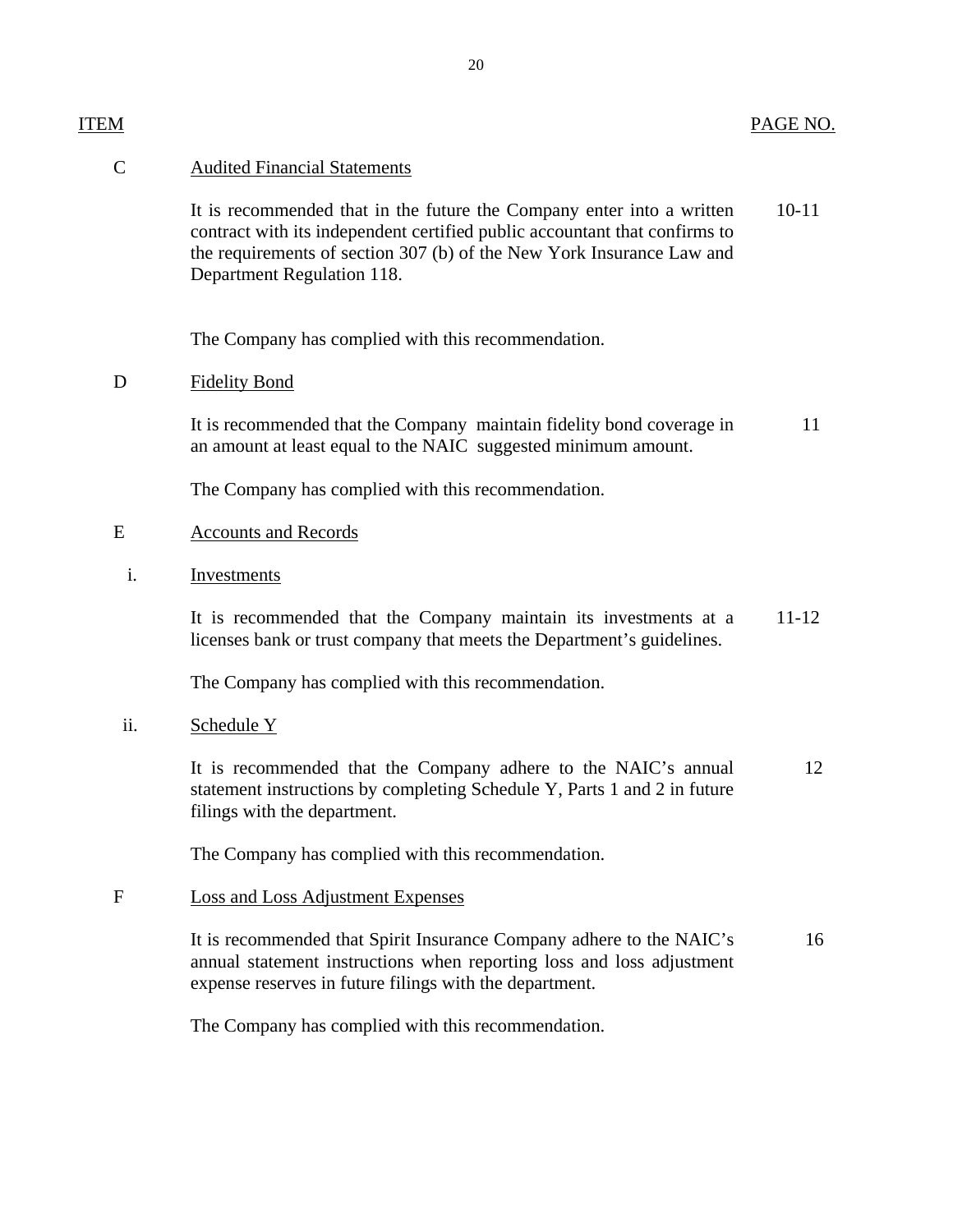## **7. SUMMARY OF COMMENTS AND RECOMMENDATIONS**

## <span id="page-22-0"></span>ITEM PAGE NO.

5

A Management

## Board Meeting

It is recommended that the board members who are unwilling to attend meetings consistently should resign or be replaced.

## B Holding Company System

- i. It is recommended that the Company conduct a study as per Regulation 8 30 for the actual expenses incurred by Tri-State on behalf of Drivers and make necessary adjustments so that management fees reflect the actual costs of the services rendered in compliance with its filed service agreement.
- ii. It is recommended that, in the future, the Company notify the 9 Superintendent in writing at least thirty days prior to entering into transactions that fall within section 1505(d)(3) of the New York Insurance Law.

#### C Abandoned Property Law

It is recommended that the Company comply with the Section 1316 of 9 the New York Abandoned Property Law and file the applicable report in the future regardless of whether or not they have any abandoned property to report.

#### D Disaster Recovery Plan

It is recommended that the Company develop a formal disaster recovery 11 plan. Subsequent to the completion of this examination, the Company adopted a formal disaster recovery plan.

- E Accounts and Records
- i. Notes to Financial Statements

It is recommended that due care be exercised in reporting financial disclosures while preparing annual financial statements. 11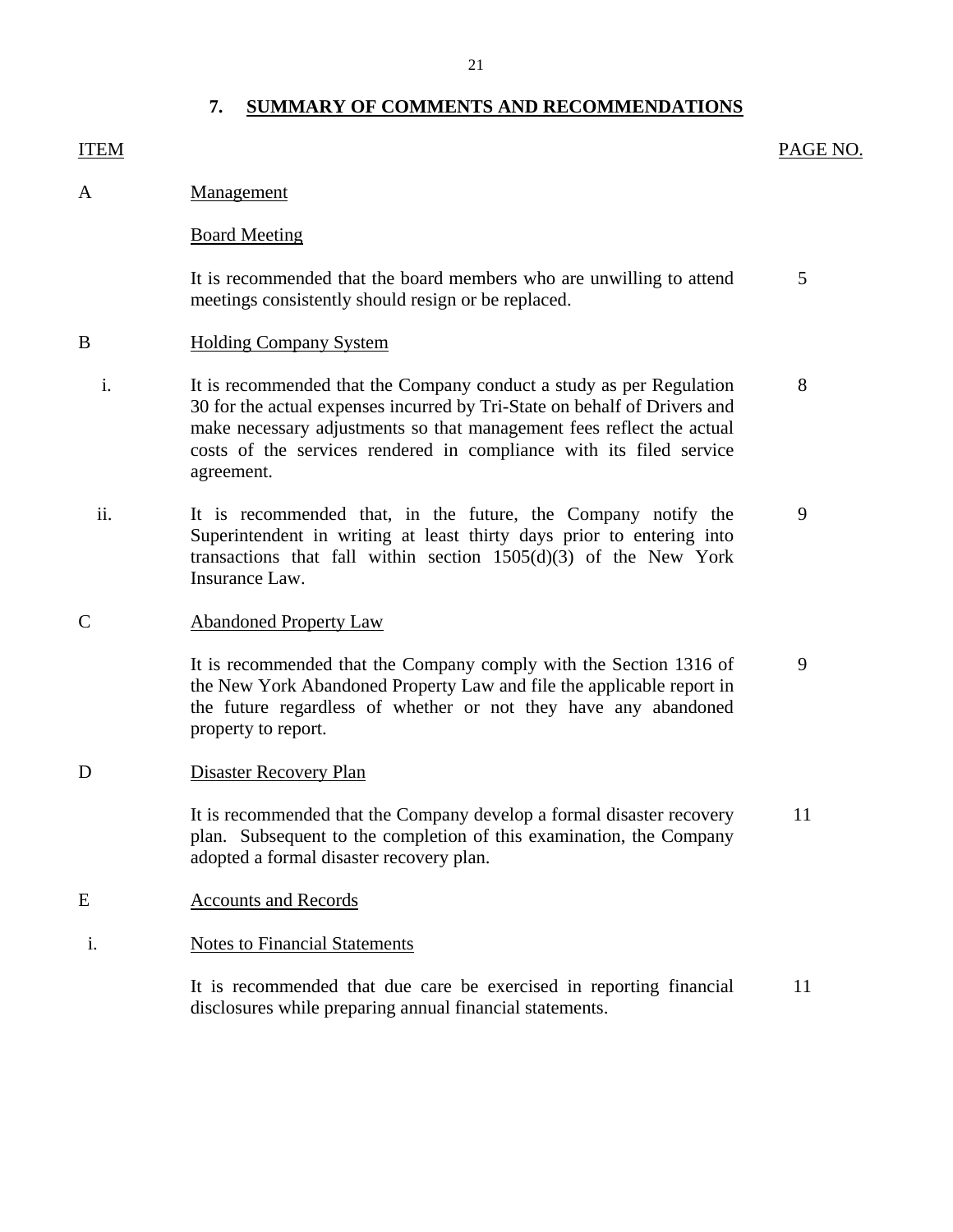## ii. Electronic Data Processing (EDP)

It is recommended that the Company comply with the provisions of 11 Section 1301(a)(18) of the New York Insurance Law for electronic data processing equipment and software and reflect EDP Equipment and software systems less than \$50,000 as not-admitted.

## iii. Regulation 30, Part 3 – Expenses

It is recommended that the Company undertake a study to determine the 12 proper amounts to allocate between expenses classified pursuant to Department Regulation 30, Part 107.3 as well as Paragraph 7 of NAIC SSAP No. 70 and the annual statement instructions with respect to expense classification.

## F Market Conduct Activities It is recommended that the Company comply with the provisions of Part 18 65 of Department Regulation No. 68 when processing no-fault claims.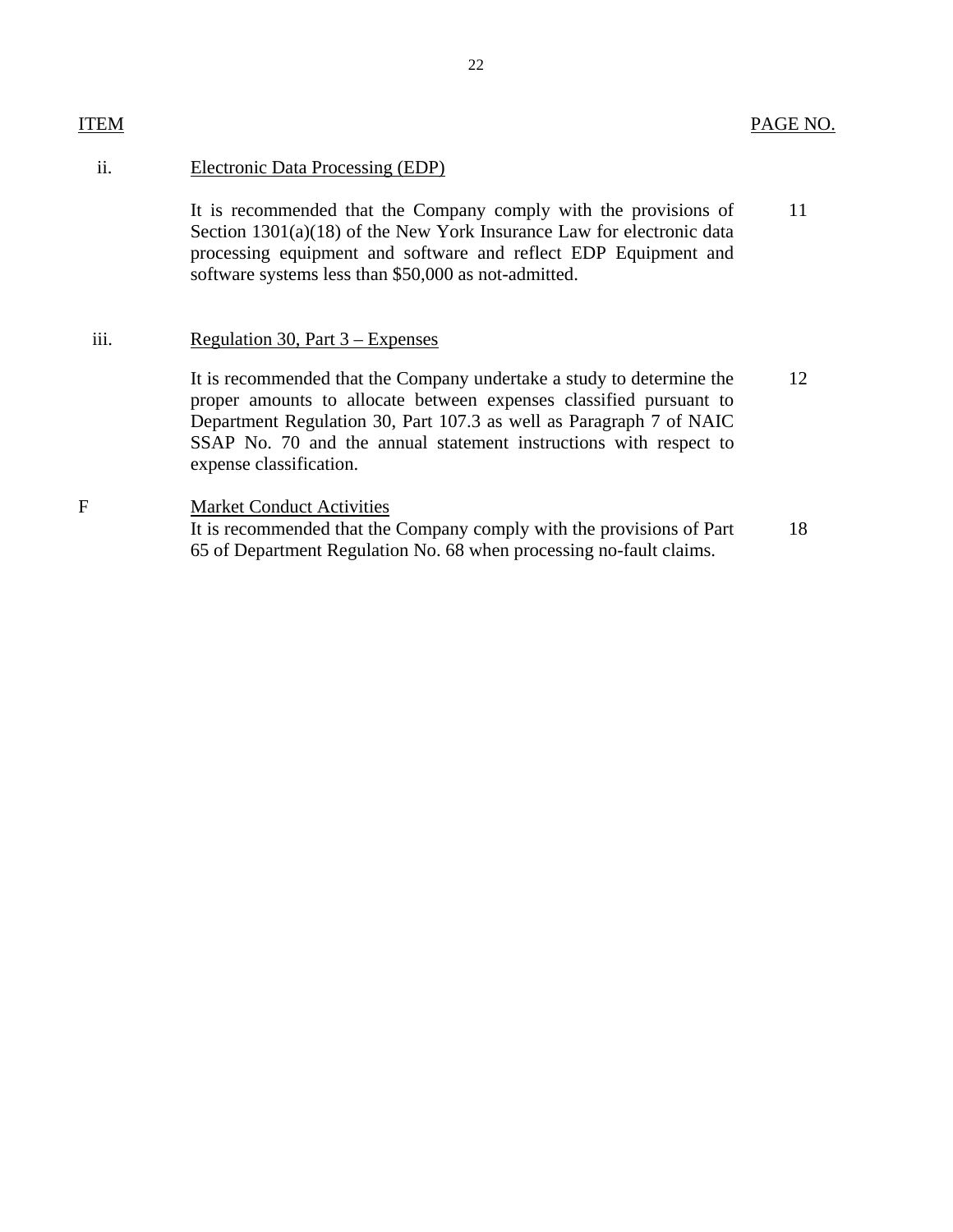Respectfully submitted,

George Babu

Senior Insurance Examiner

STATE OF NEW YORK ) )SS:  $\mathcal{L}$ COUNTY OF NEW YORK )

GEORGE BABU, being duly sworn, deposes and says that the foregoing report, subscribed by him, is true to the best of his knowledge and belief.

George Babu

Subscribed and sworn to before me

this  $\qquad \qquad \text{day of } \qquad \qquad .2004.$